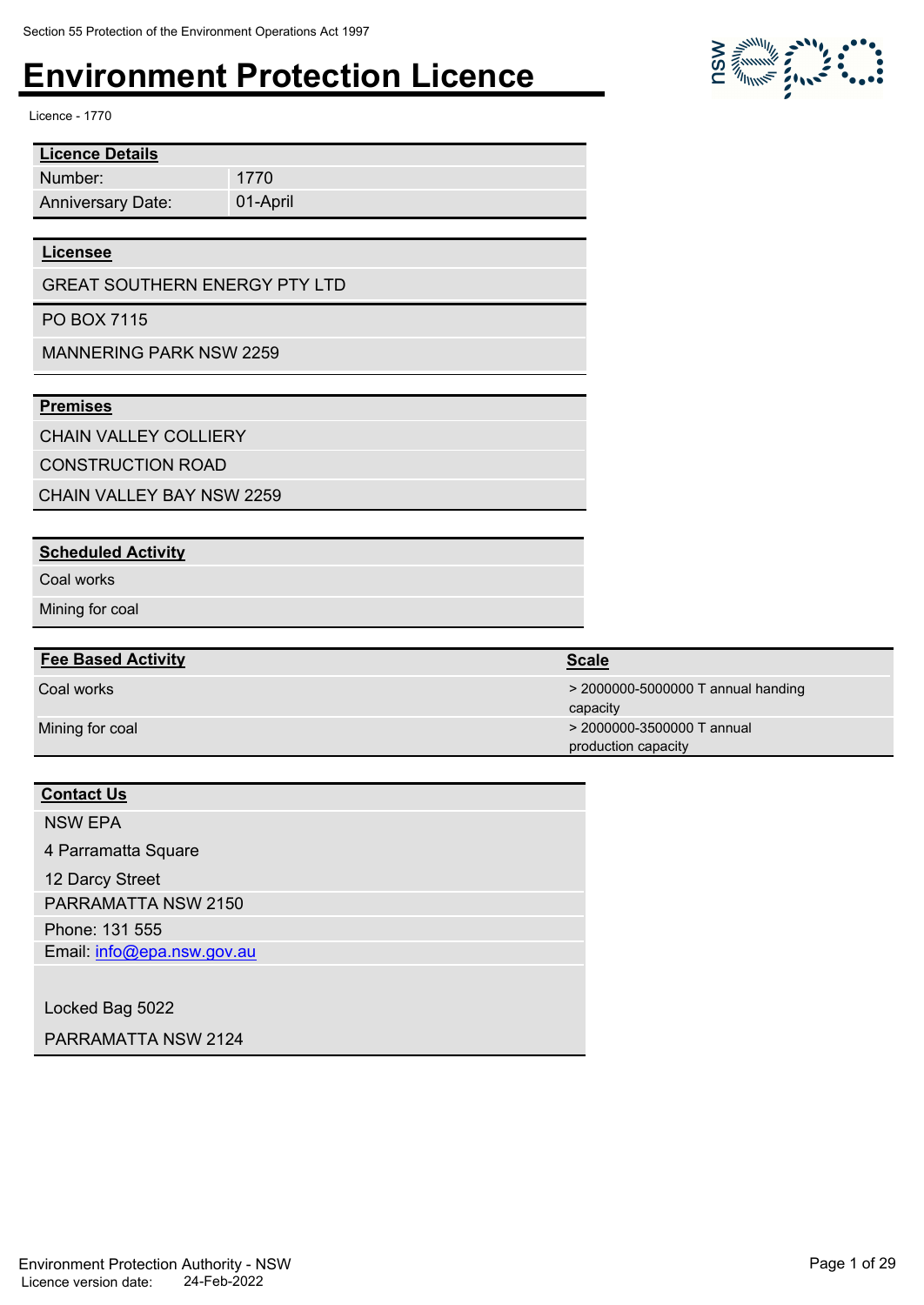

Licence - 1770

| 1              |                             |    |
|----------------|-----------------------------|----|
| A <sub>1</sub> |                             |    |
| A <sub>2</sub> |                             |    |
| A <sub>3</sub> |                             |    |
| A4             |                             |    |
| $\mathbf 2$    |                             |    |
| P <sub>1</sub> |                             |    |
| 3              |                             | 9  |
| L1             |                             |    |
| L2             |                             |    |
| L3             |                             |    |
| L4             |                             |    |
| L <sub>5</sub> |                             |    |
|                | <b>OPERATING CONDITIONS</b> | 14 |
| O <sub>1</sub> |                             |    |
| O <sub>2</sub> |                             |    |
| O <sub>3</sub> |                             |    |
| O <sub>4</sub> |                             |    |
| O <sub>5</sub> |                             |    |
| O <sub>6</sub> |                             |    |
| O7             |                             |    |
| O <sub>8</sub> |                             |    |
| 5              |                             |    |
| M1             |                             |    |
| M <sub>2</sub> |                             |    |
| M3             |                             |    |
|                |                             |    |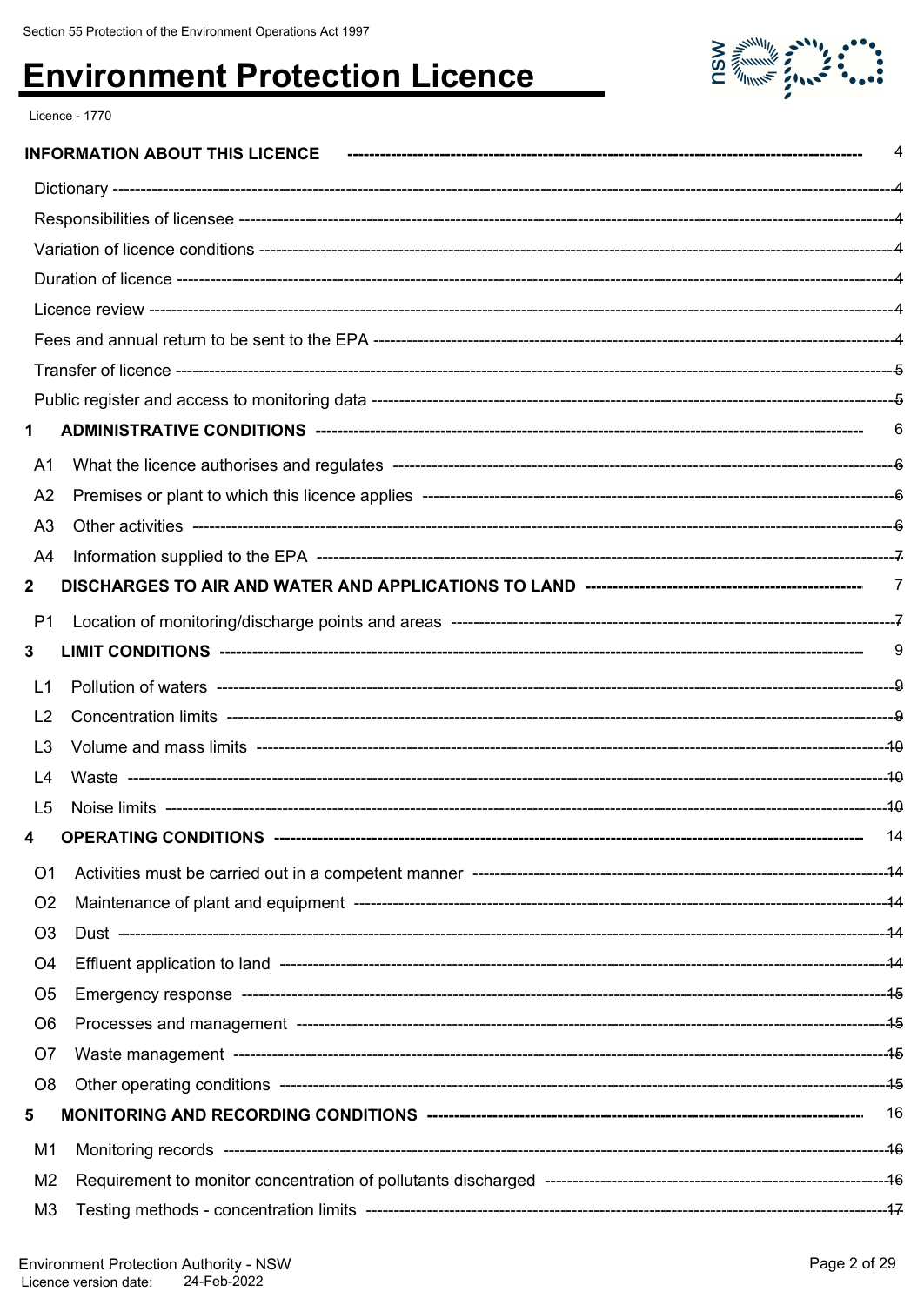

|                | <b>Licence - 1770</b> |      |
|----------------|-----------------------|------|
| M4             |                       |      |
| M <sub>5</sub> |                       |      |
| M <sub>6</sub> |                       |      |
| M7             |                       |      |
| M <sub>8</sub> |                       |      |
| 6              |                       | 20   |
| R <sub>1</sub> |                       |      |
| R <sub>2</sub> |                       |      |
| R <sub>3</sub> |                       |      |
| R4             |                       |      |
| $\mathbf{7}$   |                       | 23   |
| G1             |                       |      |
| G <sub>2</sub> |                       |      |
| G <sub>3</sub> |                       |      |
| 8              |                       |      |
| U1             |                       |      |
| U <sub>2</sub> |                       |      |
|                | <b>DICTIONARY</b>     | 26   |
|                |                       | --26 |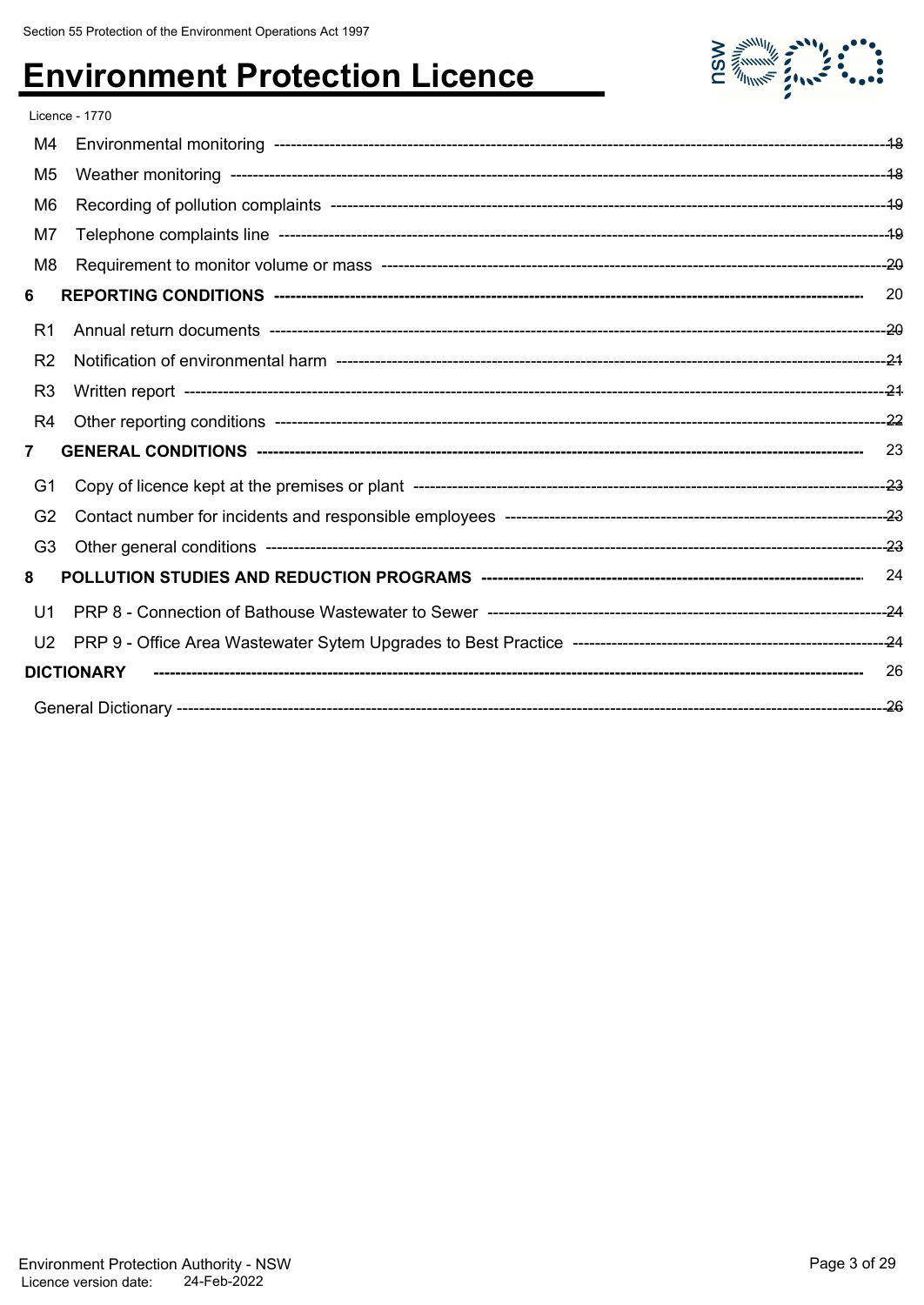Licence - 1770

### **Information about this licence**

### **Dictionary**

A definition of terms used in the licence can be found in the dictionary at the end of this licence.

#### **Responsibilities of licensee**

Separate to the requirements of this licence, general obligations of licensees are set out in the Protection of the Environment Operations Act 1997 ("the Act") and the Regulations made under the Act. These include obligations to:

- ensure persons associated with you comply with this licence, as set out in section 64 of the Act;
- control the pollution of waters and the pollution of air (see for example sections 120 132 of the Act);
- report incidents causing or threatening material environmental harm to the environment, as set out in Part 5.7 of the Act.

#### **Variation of licence conditions**

The licence holder can apply to vary the conditions of this licence. An application form for this purpose is available from the EPA.

The EPA may also vary the conditions of the licence at any time by written notice without an application being made.

Where a licence has been granted in relation to development which was assessed under the Environmental Planning and Assessment Act 1979 in accordance with the procedures applying to integrated development, the EPA may not impose conditions which are inconsistent with the development consent conditions until the licence is first reviewed under Part 3.6 of the Act.

#### **Duration of licence**

This licence will remain in force until the licence is surrendered by the licence holder or until it is suspended or revoked by the EPA or the Minister. A licence may only be surrendered with the written approval of the EPA.

#### **Licence review**

The Act requires that the EPA review your licence at least every 5 years after the issue of the licence, as set out in Part 3.6 and Schedule 5 of the Act. You will receive advance notice of the licence review.

#### **Fees and annual return to be sent to the EPA**

For each licence fee period you must pay:

- an administrative fee; and
- a load-based fee (if applicable).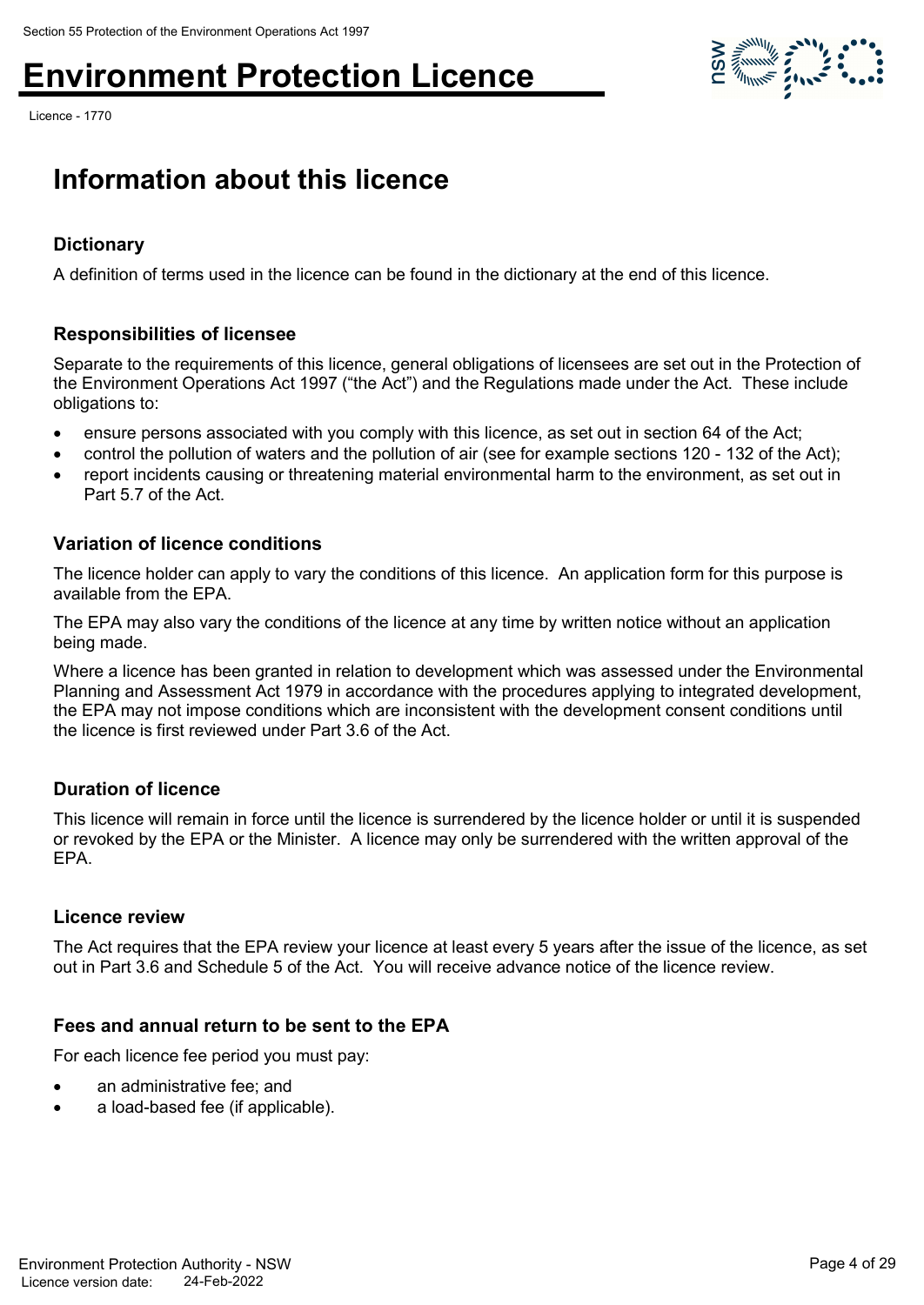

Licence - 1770

The EPA publication "A Guide to Licensing" contains information about how to calculate your licence fees. The licence requires that an Annual Return, comprising a Statement of Compliance and a summary of any monitoring required by the licence (including the recording of complaints), be submitted to the EPA. The Annual Return must be submitted within 60 days after the end of each reporting period. See condition R1 regarding the Annual Return reporting requirements.

Usually the licence fee period is the same as the reporting period.

#### **Transfer of licence**

The licence holder can apply to transfer the licence to another person. An application form for this purpose is available from the EPA.

#### **Public register and access to monitoring data**

Part 9.5 of the Act requires the EPA to keep a public register of details and decisions of the EPA in relation to, for example:

- licence applications:
- licence conditions and variations;
- statements of compliance;
- load based licensing information; and
- load reduction agreements.

Under s320 of the Act application can be made to the EPA for access to monitoring data which has been submitted to the EPA by licensees.

#### **This licence is issued to:**

**GREAT SOUTHERN ENERGY PTY LTD**

**PO BOX 7115**

#### **MANNERING PARK NSW 2259**

subject to the conditions which follow.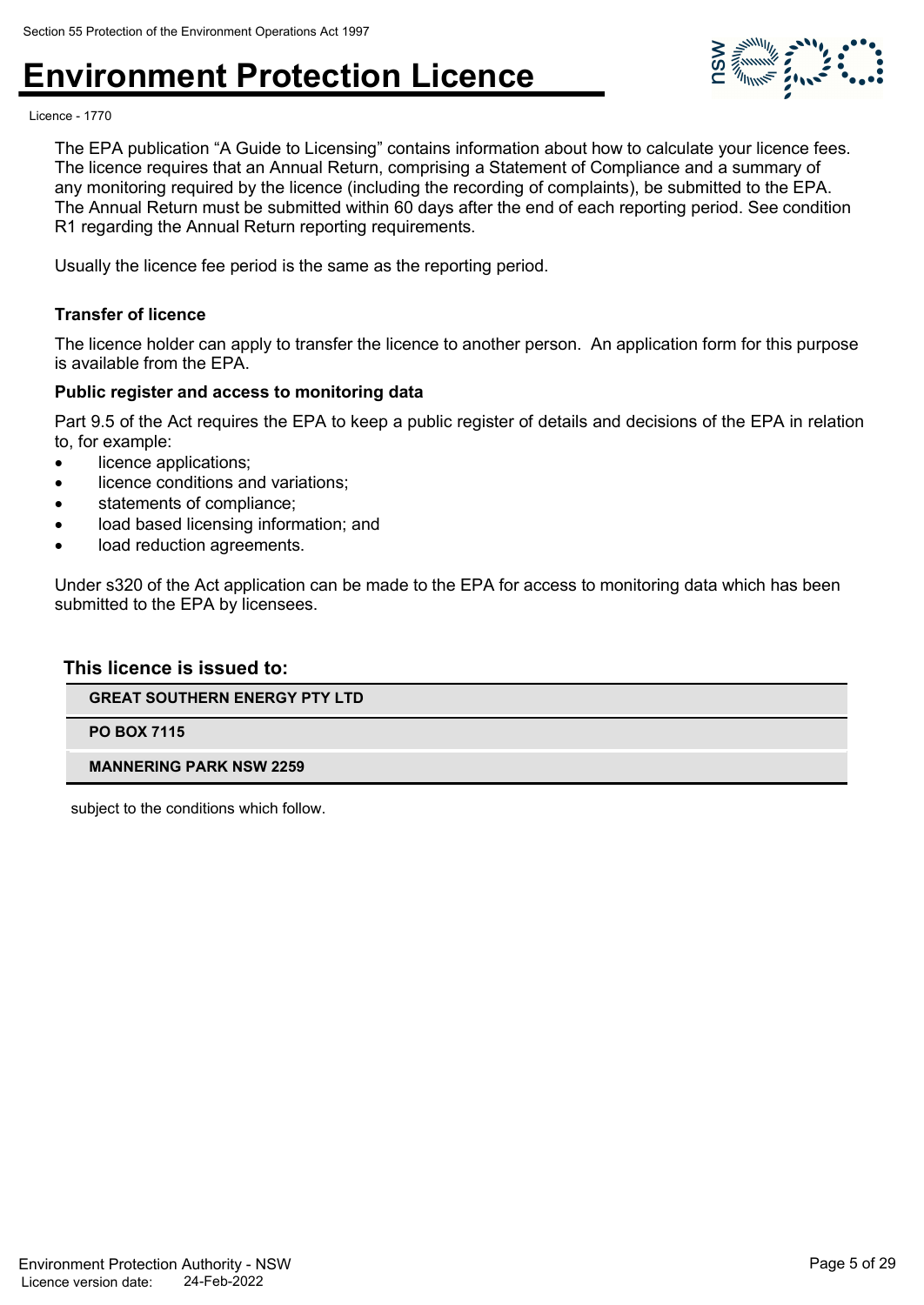

Licence - 1770

### **1 Administrative Conditions**

#### **A1 What the licence authorises and regulates**

A1.1 This licence authorises the carrying out of the scheduled activities listed below at the premises specified in A2. The activities are listed according to their scheduled activity classification, fee-based activity classification and the scale of the operation.

Unless otherwise further restricted by a condition of this licence, the scale at which the activity is carried out must not exceed the maximum scale specified in this condition.

| <b>Scheduled Activity</b> | <b>Fee Based Activity</b> | <b>Scale</b>                                             |
|---------------------------|---------------------------|----------------------------------------------------------|
| Coal works                | Coal works                | $>$ 2000000 - 5000000 T<br>annual handing capacity       |
| Mining for coal           | Mining for coal           | $>$ 2000000 - 3500000 T<br>annual production<br>capacity |

A1.2 The licensee must not extract by mining activities more than 2.1 million tonnes of ROM coal from the premises in any calendar year in line with Development Consent SSD5465 MOD 4.

#### **A2 Premises or plant to which this licence applies**

A2.1 The licence applies to the following premises:

| <b>Premises Details</b>                                                                                                                                                                                                                                                                                                                                                                                                                                                                                                 |
|-------------------------------------------------------------------------------------------------------------------------------------------------------------------------------------------------------------------------------------------------------------------------------------------------------------------------------------------------------------------------------------------------------------------------------------------------------------------------------------------------------------------------|
| <b>CHAIN VALLEY COLLIERY</b>                                                                                                                                                                                                                                                                                                                                                                                                                                                                                            |
| <b>CONSTRUCTION ROAD</b>                                                                                                                                                                                                                                                                                                                                                                                                                                                                                                |
| <b>CHAIN VALLEY BAY</b>                                                                                                                                                                                                                                                                                                                                                                                                                                                                                                 |
| <b>NSW 2259</b>                                                                                                                                                                                                                                                                                                                                                                                                                                                                                                         |
|                                                                                                                                                                                                                                                                                                                                                                                                                                                                                                                         |
| THE LICENSED PREMISES IS AS DEFINED IN THE FOLLOWING PLANS.<br>"DELTA COAL CHAIN VALLEY COLLIERY, SURFACE EPA PREMISES PLAN,<br>DRG NO:C1SO165_2, 10 AUGUST 2021" AND "DELTA COAL CHAIN VALLEY<br>COLLIERY, FIGURE 1 PROJECT OVERVIEW, DRG NO:C1S0165_1, 10<br><b>AUGUST 2021", WHICH SHOWS THE UNDERGROUND COAL WORKINGS</b><br>PREMISES BOUNDARIES VIA A LIME GREEN LINE ALONG WITH THE<br><b>EASTINGS AND NORTHINGS AT "TURNAROUND" LOCATIONS. THESE</b><br><b>PLANS ARE SAVED AS EPA DOCUMENT NO. DOC21/691135.</b> |

#### **A3 Other activities**

A3.1 This licence applies to all other activities carried on at the premises, including: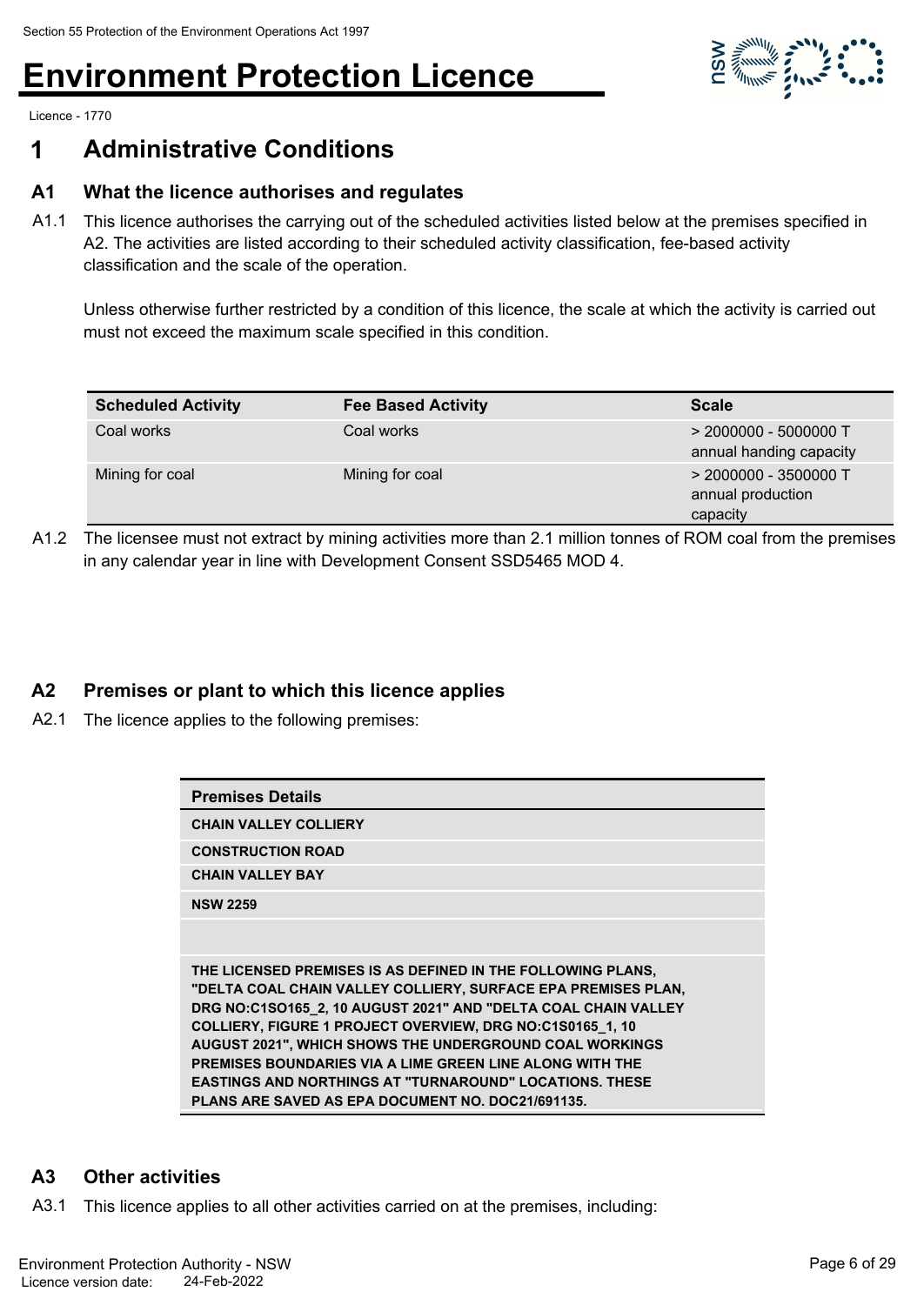Licence - 1770

**Ancillary Activity**

Sewage Treatment Systems

#### **A4 Information supplied to the EPA**

A4.1 Works and activities must be carried out in accordance with the proposal contained in the licence application, except as expressly provided by a condition of this licence.

In this condition the reference to "the licence application" includes a reference to:

a) the applications for any licences (including former pollution control approvals) which this licence replaces under the Protection of the Environment Operations (Savings and Transitional) Regulation 1998; and b) the licence information form provided by the licensee to the EPA to assist the EPA in connection with the issuing of this licence.

#### **Discharges to Air and Water and Applications to Land 2**

#### **P1 Location of monitoring/discharge points and areas**

P1.1 The following points referred to in the table below are identified in this licence for the purposes of monitoring and/or the setting of limits for the emission of pollutants to the air from the point.

|                                    |                                                                                                 | Air                                      |                                                                                                                                                                                                                                                        |
|------------------------------------|-------------------------------------------------------------------------------------------------|------------------------------------------|--------------------------------------------------------------------------------------------------------------------------------------------------------------------------------------------------------------------------------------------------------|
| <b>EPA identi-</b><br>fication no. | <b>Type of Monitoring</b><br><b>Point</b>                                                       | <b>Type of Discharge</b><br><b>Point</b> | <b>Location Description</b>                                                                                                                                                                                                                            |
| 25                                 | Air Monitoring Point<br>Particulate Matter PM10<br>Thermo Fisher Scientific<br><b>TEOM 1405</b> |                                          | TEOM Monitor located on the site of the<br>Mannering Park Sewage Treatment Plant,<br>shown as "EPA25" on the plan titled "Delta<br>Coal - Chain Valley Colliery - Figure 1 -<br>Project Overview", which as been filed as<br>EPA document DOC21/691135 |

- P1.2 The following utilisation areas referred to in the table below are identified in this licence for the purposes of the monitoring and/or the setting of limits for any application of solids or liquids to the utilisation area.
- P1.3 The following points referred to in the table are identified in this licence for the purposes of the monitoring and/or the setting of limits for discharges of pollutants to water from the point.

|              |                                             | <b>Water and land</b>          |                             |  |
|--------------|---------------------------------------------|--------------------------------|-----------------------------|--|
|              | <b>EPA Identi- Type of Monitoring Point</b> | <b>Type of Discharge Point</b> | <b>Location Description</b> |  |
| fication no. |                                             |                                |                             |  |

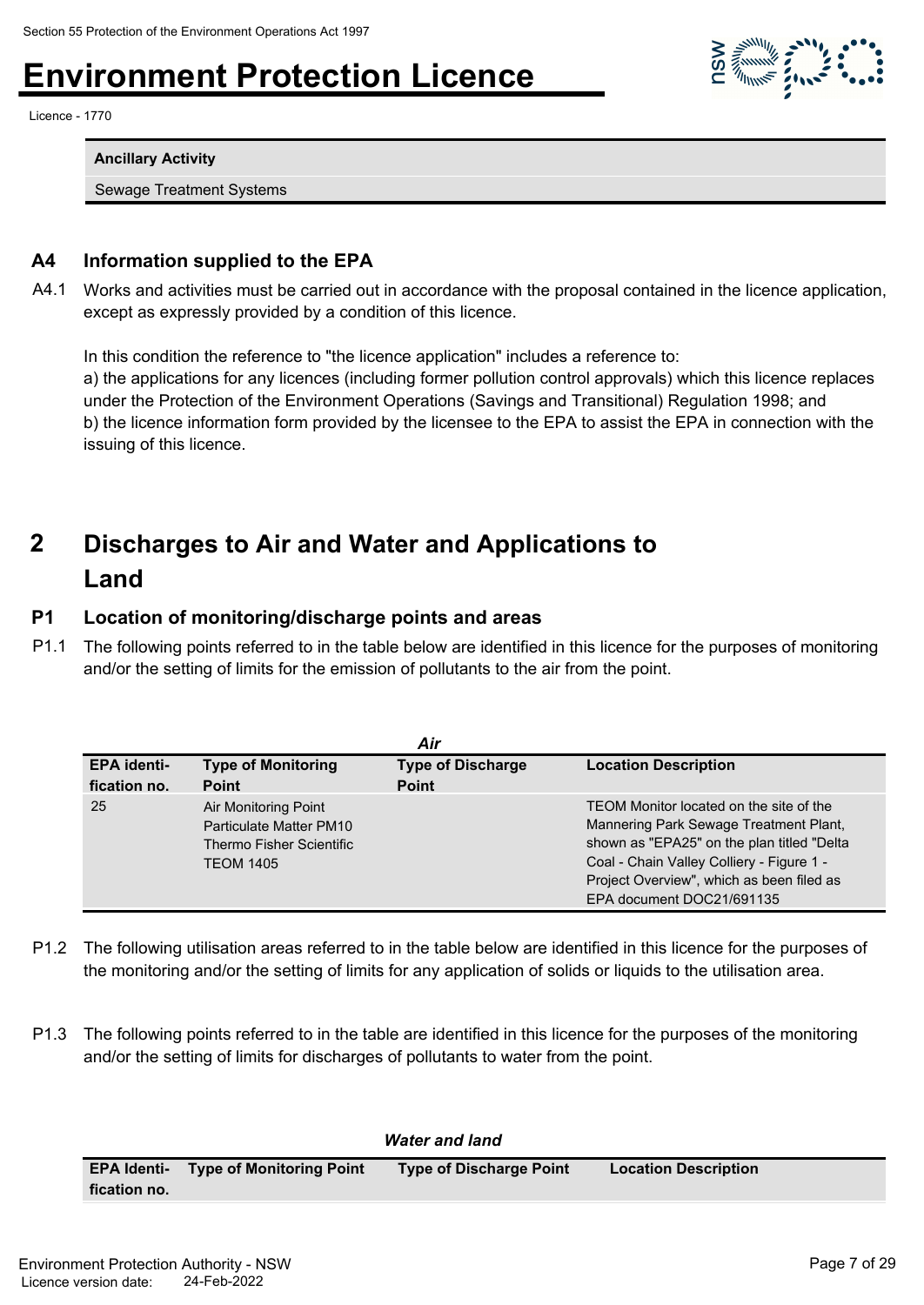

| Licence - 1770 |             |                                                                   |                                                                   |                                                                                                                                                                                                                                                                                      |
|----------------|-------------|-------------------------------------------------------------------|-------------------------------------------------------------------|--------------------------------------------------------------------------------------------------------------------------------------------------------------------------------------------------------------------------------------------------------------------------------------|
|                | $\mathbf 1$ | Discharge to waters<br>Discharge quality and<br>volume monitoring | Discharge to waters<br>Discharge quality and<br>volume monitoring | Discharge to waters and monitoring<br>from final settlement pond, gravity<br>fed discharge pipe as identified in<br>plan titled "Delta Coal Chain Valley<br>Colliery, Surface EPA Premises<br>Plan, DRG No: C1S0165 2" 10<br>August 2021 and saved as EPA<br>Document DOC21/691135.  |
|                | 27          | Discharge to waters<br>Discharge quality and<br>volume monitoring | Discharge to waters<br>Discharge quality and<br>volume monitoring | Discharge to waters via dam<br>spillway from final settlement pond<br>adjacent to EPA Point 1 as identified<br>in plan titled "Delta Coal Chain<br>Valley Colliery, Surface EPA<br>Premises Plan, DRG No:<br>C1S0165 2" 10 August 2021 and<br>saved as EPA Document<br>DOC21/691135. |

P1.4 The following points referred to in the table below are identified in this licence for the purposes of weather and/or noise monitoring and/or setting limits for the emission of noise from the premises.

| <b>EPA</b> identi-<br>fication no. | Type of monitoring point | <b>Location description</b>                                                                                                                                         |
|------------------------------------|--------------------------|---------------------------------------------------------------------------------------------------------------------------------------------------------------------|
| 9                                  | Noise monitoring         | Noise monitoring site R8 as defined in<br>Development Consent SSD-5465 (MOD<br>3), located at 109 Griffith Street,<br><b>MANNERING PARK, 2259</b>                   |
| 12                                 | Noise monitoring         | Noise monitoring site R11 as defined in<br>Development Consent SSD-5465 (MOD<br>3), located at 35 Lakeshore Avenue, CHAIN<br>VALLEY BAY, 2259                       |
| 13                                 | Noise monitoring         | Noise monitoring site R12 as defined in<br>Development Consent SSD-5465 (MOD<br>3), located at 20 Lakeshore Avenue,<br>Kingfisher Shores, CHAIN VALLEY BAY,<br>2259 |
| 14                                 | Noise monitoring         | Noise monitoring site R13 as defined in<br>Development Consent SSD-5465 (MOD<br>3), located at 33 Karoola Avenue,<br>Kingfisher Shores, CHAIN VALLEY BAY,<br>2259   |
| 16                                 | Noise monitoring         | Noise monitoring site R15 as defined in<br>Development Consent SSD-5465 (MOD<br>3), located at Short Street, Macquarie<br>Shores, CHAIN VALLEY BAY, 2259            |
| 20                                 | Noise monitoring         | Noise monitoring site R19 as defined in<br>Development Consent SSD-5465 (MOD<br>3), located at 2 Sunset Parade, CHAIN<br>VALLEY BAY, 2259                           |

#### *Noise/Weather*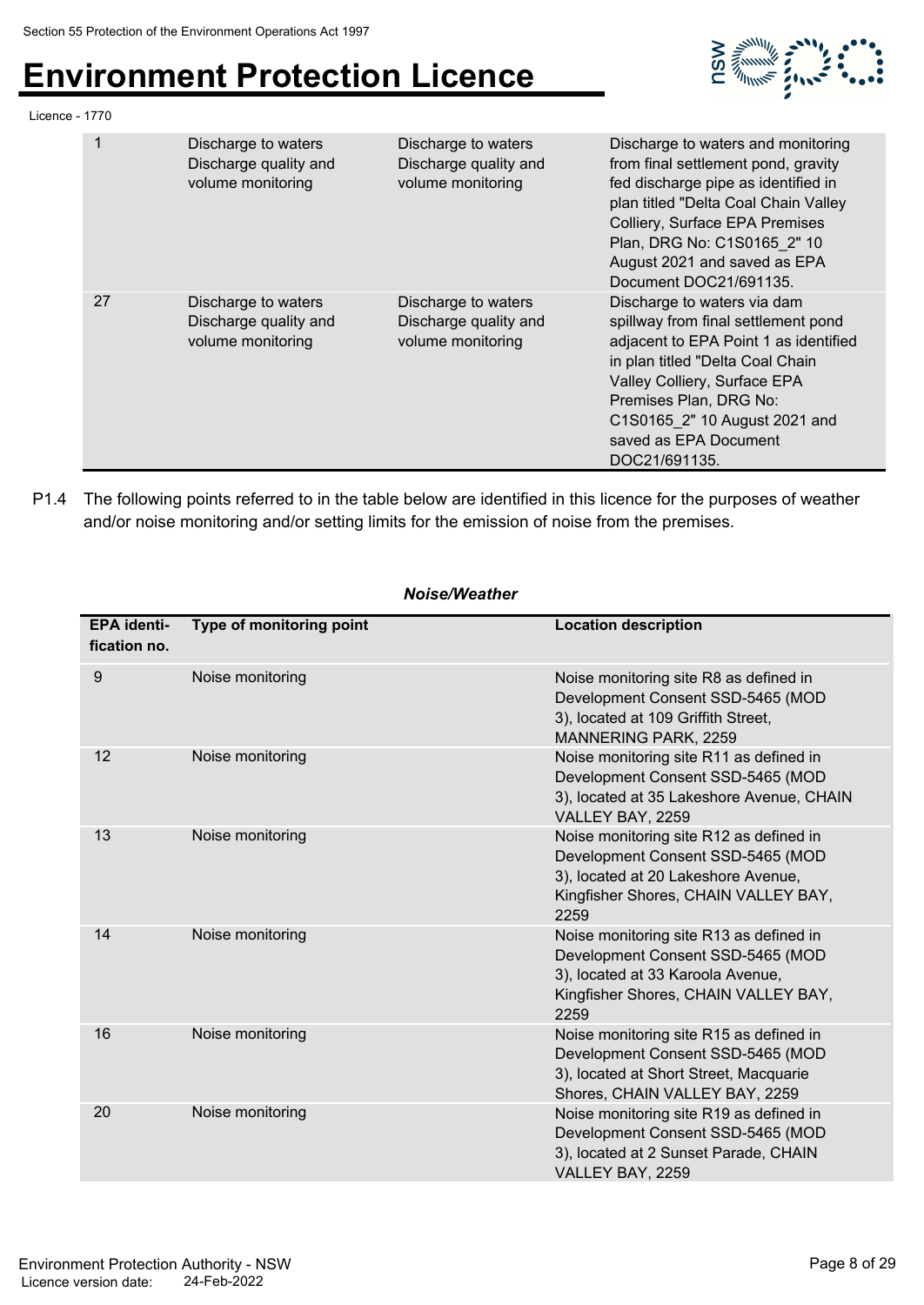

| Licence - 1770 |  |
|----------------|--|
|----------------|--|

| 23 | Noise monitoring              | Noise monitoring site R22 as defined in    |
|----|-------------------------------|--------------------------------------------|
|    |                               | Development Consent SSD-5465 (MOD          |
|    |                               | 3), located at 275a Cams Boulevard,        |
|    |                               | CHAIN VALLEY BAY, 2259                     |
| 26 | <b>Meteorological Station</b> | Mannering Colliery Meteorological Station, |
|    |                               | Ruttleys Road, Doyalson 2259.              |

### **3 Limit Conditions**

#### **L1 Pollution of waters**

L1.1 Except as may be expressly provided in any other condition of this licence, the licensee must comply with section 120 of the Protection of the Environment Operations Act 1997.

#### **L2 Concentration limits**

- L2.1 For each monitoring/discharge point or utilisation area specified in the table\s below (by a point number), the concentration of a pollutant discharged at that point, or applied to that area, must not exceed the concentration limits specified for that pollutant in the table.
- L2.2 Where a pH quality limit is specified in the table, the specified percentage of samples must be within the specified ranges.
- L2.3 To avoid any doubt, this condition does not authorise the pollution of waters by any pollutant other than those specified in the table\s.
- L2.4 Water and/or Land Concentration Limits

#### **POINT 1,27**

| <b>Pollutant</b>             | <b>Units of Measure</b>                        | 50 percentile<br>concentration<br>limit | 90 percentile<br>concentration<br>limit | 3DGM<br>concentration<br>limit | 100 percentile<br>concentration<br>limit |
|------------------------------|------------------------------------------------|-----------------------------------------|-----------------------------------------|--------------------------------|------------------------------------------|
| Faecal<br>Coliforms          | colony forming<br>units per 100<br>millilitres |                                         |                                         |                                | 200                                      |
| pH                           | pH                                             |                                         |                                         |                                | $6.5 - 8.5$                              |
| Total<br>suspended<br>solids | milligrams per litre                           |                                         |                                         |                                | 50                                       |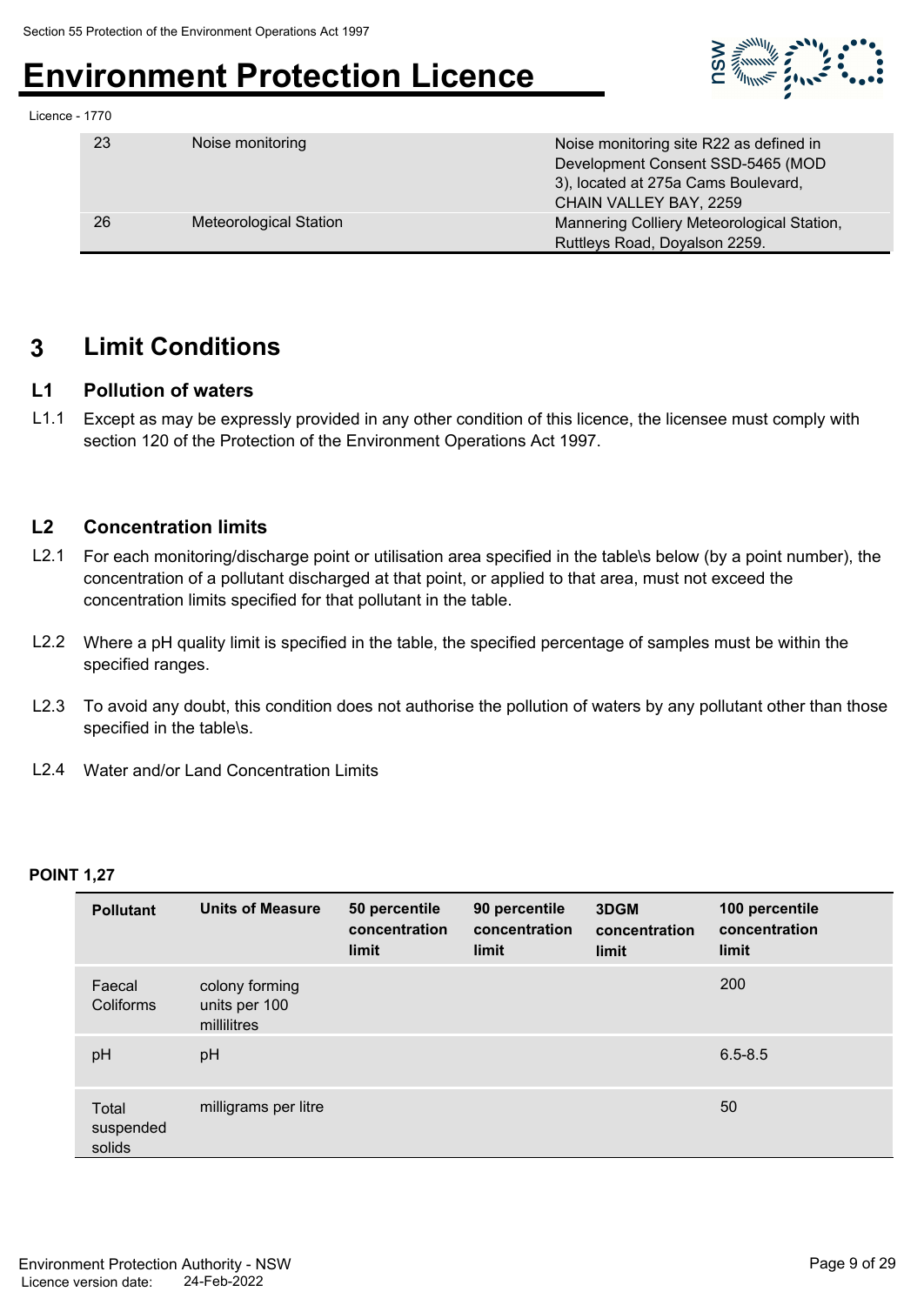

Licence - 1770

#### **L3 Volume and mass limits**

L3.1 For each discharge point or utilisation area specified below (by a point number), the volume/mass of: a) liquids discharged to water; or;

b) solids or liquids applied to the area;

must not exceed the volume/mass limit specified for that discharge point or area.

| Point | Unit of Measure    | <b>Volume/Mass Limit</b> |
|-------|--------------------|--------------------------|
|       | kilolitres per day | 12161                    |
| 27    | kilolitres per day | 12161                    |

L3.2 The volumetric daily discharge limit for the premises is the combined discharge measured at EPA discharge points 1 and 27 and must not exceed 12161 kilolitres per day.

#### **L4 Waste**

L4.1 The licensee must not cause, permit or allow any waste to be received at the premises, except the wastes expressly referred to in the column titled "Waste" and meeting the definition, if any, in the column titled "Description" in the table below.

Any waste received at the premises must only be used for the activities referred to in relation to that waste in the column titled "Activity" in the table below.

Any waste received at the premises is subject to those limits or conditions, if any, referred to in relation to that waste contained in the column titled "Other Limits" in the table below.

This condition does not limit any other conditions in this licence.

| Code      | <b>Waste</b>                                 | <b>Description</b>                                                                                                                                                     | <b>Activity</b>                                                   | <b>Other Limits</b> |
|-----------|----------------------------------------------|------------------------------------------------------------------------------------------------------------------------------------------------------------------------|-------------------------------------------------------------------|---------------------|
| <b>NA</b> | <b>General or Specific</b><br>exempted waste | Waste that meets all the<br>conditions of a resource<br>exemption under Clause<br>92 of the Protection of<br>the Environment<br>Operations (Waste)<br>Regulation 2014. | As specified in each<br>particular resource<br>recovery exemption | <b>NA</b>           |

#### **L5 Noise limits**

L5.1 Noise generated at the premises that is measured at each noise monitoring point established under this licence must not exceed the noise levels specified in Column 4 of the table below for that point during the corresponding time periods specified in Column 1 when measured using the corresponding measurement parameters listed in Column 2.

#### **POINT 12**

| Time period | Measurement | <b>Measurement frequency</b> | Noise level dB(A) |
|-------------|-------------|------------------------------|-------------------|
|             | parameter   |                              |                   |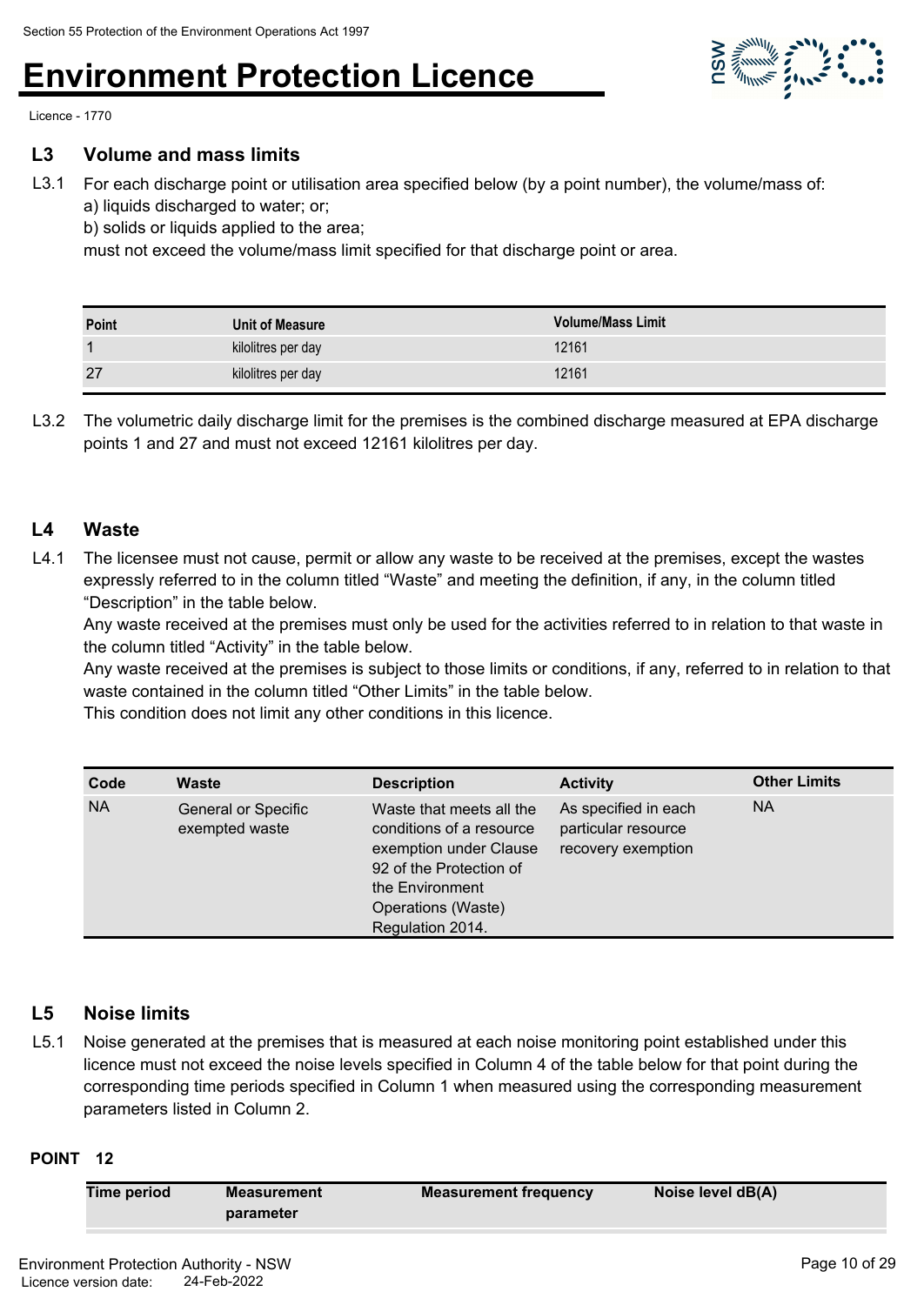

#### Licence - 1770

| Day          | Day-LAeq (15 minute)     | $\overline{\phantom{a}}$ | 49 |
|--------------|--------------------------|--------------------------|----|
| Evening      | Evening-LAeq (15 minute) | $\overline{\phantom{a}}$ | 49 |
| <b>Night</b> | Night-LAeq (15 minute)   | $\overline{\phantom{a}}$ | 49 |
| <b>Night</b> | Night-LA1 (1 minute)     | $\overline{\phantom{a}}$ | 54 |

#### **POINT 13**

| <b>Time period</b> | <b>Measurement</b><br>parameter | <b>Measurement frequency</b> | Noise level dB(A) |
|--------------------|---------------------------------|------------------------------|-------------------|
| Day                | Day-LAeq (15 minute)            | $\overline{\phantom{a}}$     | 49                |
| Evening            | Evening-LAeq (15 minute)        | $\overline{\phantom{a}}$     | 49                |
| <b>Night</b>       | Night-LAeq (15 minute)          | $\overline{\phantom{a}}$     | 49                |
| Night              | Night-LA1 (1 minute)            | $\overline{\phantom{a}}$     | 53                |

#### **POINT 14**

| <b>Time period</b> | <b>Measurement</b><br>parameter | <b>Measurement frequency</b> | Noise level dB(A) |
|--------------------|---------------------------------|------------------------------|-------------------|
| Day                | Day-LAeq (15 minute)            | $\overline{\phantom{a}}$     | 43                |
| Evening            | Evening-LAeq (15 minute)        | $\overline{\phantom{a}}$     | 43                |
| Night              | Night-LAeq (15 minute)          | $\overline{\phantom{a}}$     | 43                |
| <b>Night</b>       | Night-LA1 (1 minute)            | $\overline{\phantom{0}}$     | 49                |

#### **POINT 16**

| <b>Time period</b> | <b>Measurement</b><br>parameter | <b>Measurement frequency</b> | Noise level dB(A) |
|--------------------|---------------------------------|------------------------------|-------------------|
| Day                | Day-LAeq (15 minute)            | $\overline{\phantom{a}}$     | 36                |
| Evening            | Evening-LAeq (15 minute)        | $\overline{\phantom{0}}$     | 36                |
| <b>Night</b>       | Night-LAeq (15 minute)          | $\overline{\phantom{a}}$     | 36                |
| <b>Night</b>       | Night-LA1 (1 minute)            | $\overline{\phantom{a}}$     | 45                |

#### **POINT 20**

| <b>Time period</b> | <b>Measurement</b><br>parameter | <b>Measurement frequency</b> | Noise level dB(A) |
|--------------------|---------------------------------|------------------------------|-------------------|
| Day                | Day-LAeg (15 minute)            | $\overline{\phantom{0}}$     | 37                |
| Evening            | Evening-LAeq (15 minute)        | $\overline{\phantom{a}}$     | 37                |
| <b>Night</b>       | Night-LAeq (15 minute)          | $\overline{\phantom{a}}$     | 37                |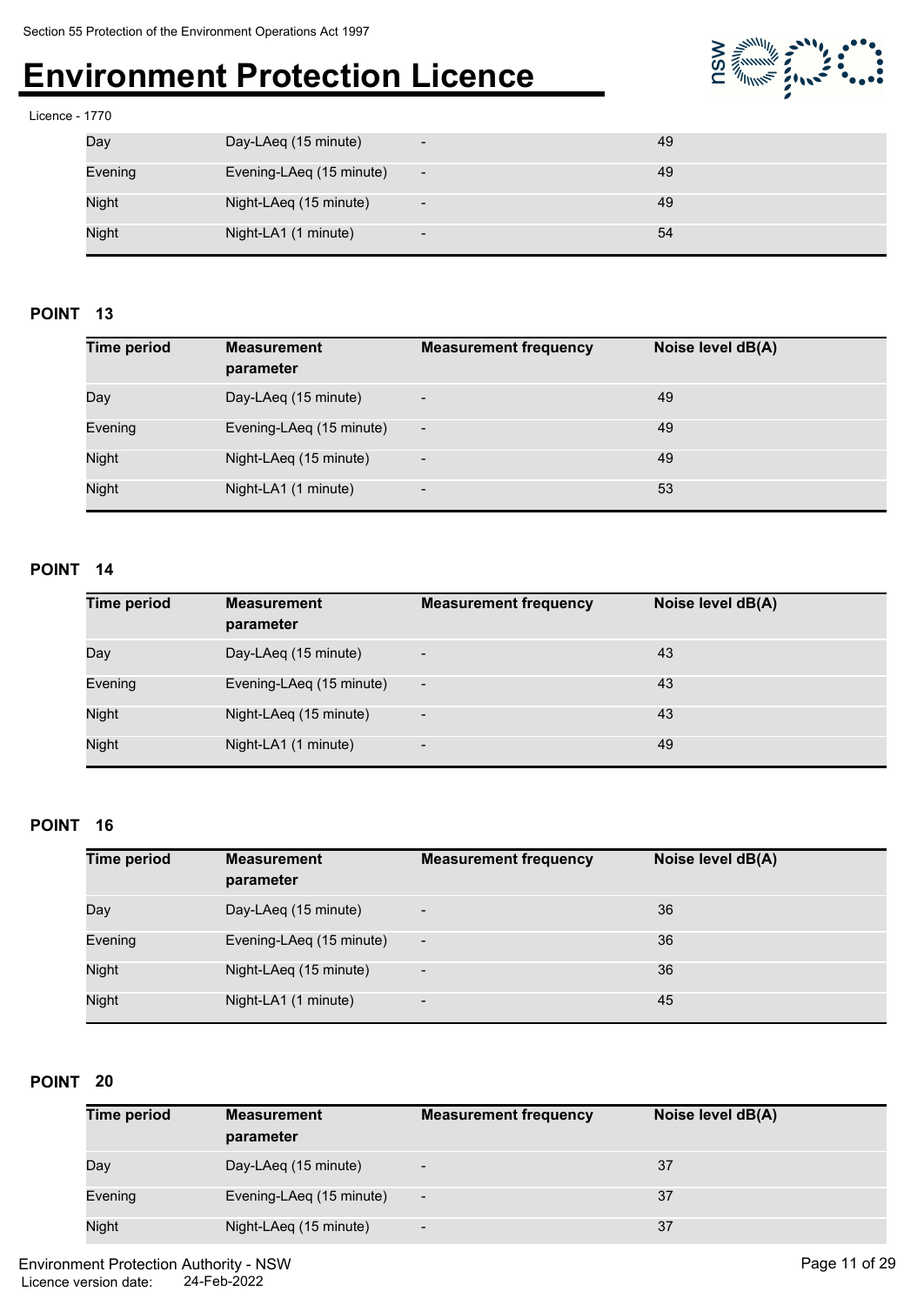

#### Licence - 1770

Night Night-LA1 (1 minute) - 45

#### **POINT 23**

| <b>Time period</b> | <b>Measurement</b><br>parameter | <b>Measurement frequency</b> | Noise level dB(A) |
|--------------------|---------------------------------|------------------------------|-------------------|
| Day                | Day-LAeg (15 minute)            | $\overline{\phantom{a}}$     | 46                |
| Evening            | Evening-LAeq (15 minute)        | $\overline{\phantom{a}}$     | 46                |
| Night              | Night-LAeq (15 minute)          | $\overline{\phantom{a}}$     | 46                |
| Night              | Night-LA1 (1 minute)            | $\overline{\phantom{a}}$     | 46                |

#### **POINT 9**

| <b>Time period</b> | <b>Measurement</b><br>parameter | <b>Measurement frequency</b> | Noise level dB(A) |
|--------------------|---------------------------------|------------------------------|-------------------|
| Day                | Day-LAeq (15 minute)            | $\overline{\phantom{a}}$     | 38                |
| Evening            | Evening-LAeq (15 minute)        | $\overline{\phantom{a}}$     | 38                |
| Night              | Night-LAeq (15 minute)          | $\overline{\phantom{a}}$     | 38                |
| Night              | Night-LA1 (1 minute)            | $\overline{\phantom{a}}$     | 45                |

L5.2 The licensee must ensure that noise generated on the premises does not exceed:

a) 35 LAeq(15min) during the day, evening or night at any privately owned land nearest to the residence apart from those receivers identified in Condition 5.1; and

b) 45 LA1(1min) during the night at any privately owned land nearest to the residence apart from those receivers identified in Condition 5.1.

- Note: The licensee may provide to the EPA written evidence of any agreement with a landholder which is subject to the above noise limits. The written evidence may be submitted with a licence variation to remove the landholder from the above tables.
- L5.3 For the purpose of condition L5.1 and condition L5.2: (a) Day is defined as the period from 7am to 6pm Monday to Saturday and 8am to 6pm Sunday and public holidays;

(b) Evening is defined as the period 6pm to 10pm, and

(c) Night is defined as the period from 10pm to 7am Monday to Saturday and 10pm to 8am Sunday and public holidays.

L5.4 The noise limits set out in condition L5.1 and condition L5.2 apply under all meterorological conditions except for any one of the following: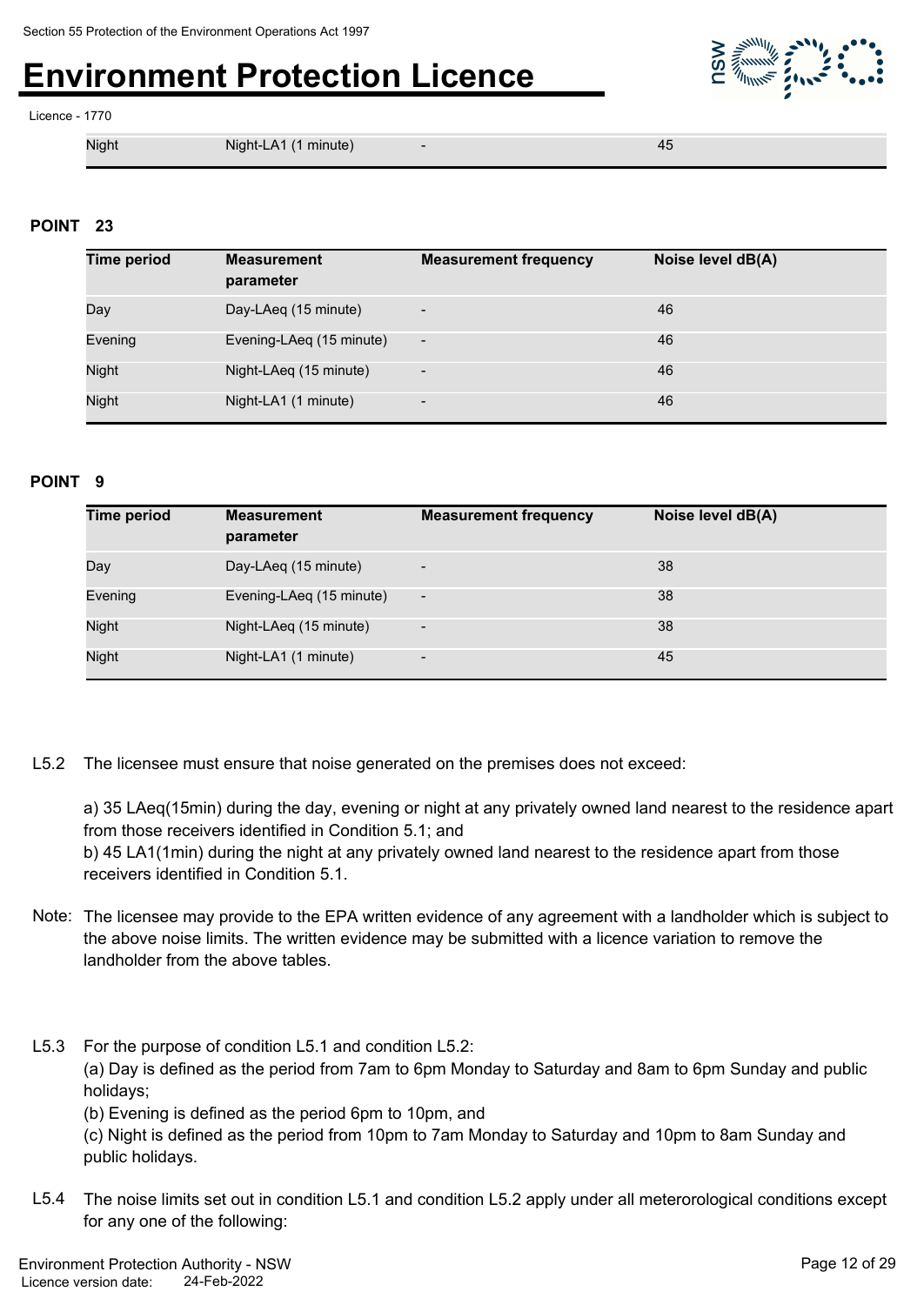

Licence - 1770

- (a) Wind speeds greater than 3 metres/second at 10 metres above ground level; or
- (b) Stability category F temperature inversion conditions and wind speeds greater than 2 metres/second at
- 10 metres above ground level; or
- (c) Stability category G temperature inversion conditions.
- (d) Or as defined under the NSW EPA Noise Policy for Industry 2017.
- L5.5 For the purpose of condition L5.4:

(a) the meteorological data to be used for determining meteorological conditions is the data recorded at the meteorological station identified in this licence as EPA Identification Point 26.

(b) Stability category temperature inversion conditions are to be determined in accordance with the NSW EPA Noise Policy for Industry 2017.

- Note: The weather station must be designed, commissioned and operated in a manner to obtain the necessary parameters required under the above condition.
- L5.6 For the purpose of determining the noise generated at the premises the licensee must use a Class 1 or Class 2 noise monitoring device as defined by AS IEC61672.1 and AS IEC61672.2-2004, or other noise monitoring equipment accepted by the EPA in writing.
- L5.7 To determine compliance:

1. With the LAeq(15 min) noise limits in condition L5.1 and condition L5.2, the licensee must locate noise monitoring equipment;

(a) within 30 metres of a dwelling facade (but not closer than 3 metres) where any dwelling on the property is situated more then 30 metres from the property boundary that is closest to the premises;

(b) approximately on the boundary where any dwelling is situated 30 metres or less from the property boundary that is closest to the premises, or, where applicable,

(c) within approximately 50 metres if the boundary of a national park or nature reserve.

2. With the LA1(1 minute) noise limits in condition L5.1 and L5.2, the noise monitoring equipment must be located within 1 metre of a dwelling facade.

3. With the noise limits in condition L5.1 and condition L5.2, the noise monitoring equipment must be located;

(a) at the most affected point at a location where there is no dwelling at the location, or

(b) at the most affected point within an area at a location prescribed by conditions L5.7 1(a) or L5.7 1(b).

- L5.8 A non-compliance of condition L5.1 or condition L5.2 will still occur where noise generated from the premises in excess of the appropriate limit is measured; a) at a location other than an area prescribed by conditions L5.7 1(a) and L5.7 1(b), and /or b) at a point other than the most affected point at a location.
- L5.9 For the purposes of determining the noise generated at the premises all applicable modification factors as described in the NSW EPA Noise Policy for Industry 2017 must be applied, as appropriate, to the noise levels measured by the noise monitoring equipment.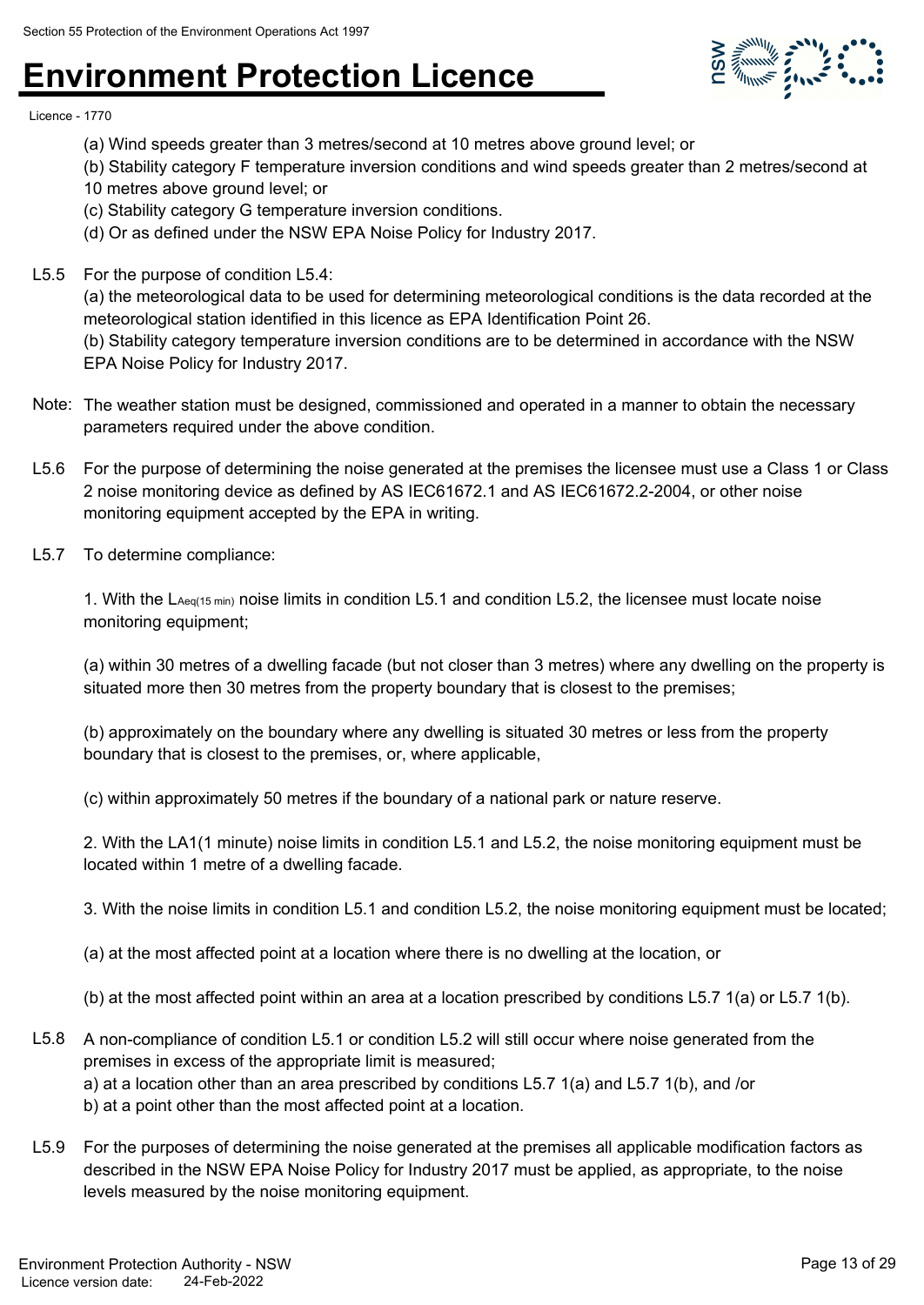Licence - 1770

### **4 Operating Conditions**

### **O1 Activities must be carried out in a competent manner**

O1.1 Licensed activities must be carried out in a competent manner. This includes:

a) the processing, handling, movement and storage of materials and substances used to carry out the activity; and

b) the treatment, storage, processing, reprocessing, transport and disposal of waste generated by the activity.

### **O2 Maintenance of plant and equipment**

- O2.1 All plant and equipment installed at the premises or used in connection with the licensed activity: a) must be maintained in a proper and efficient condition; and
	- b) must be operated in a proper and efficient manner.

### **O3 Dust**

- O3.1 The premises must be maintained in a condition which minimises or prevents the emission of dust on or from the premises.
- O3.2 Activities occurring in or on the premises must be carried out in a manner that will minimise the generation of wind-blown or traffic generated dust.
- O3.3 All trafficable areas, coal stockpile(s) and storage areas, and vehicle manoeuvring areas in or on the premises must be maintained, at all times, in a condition that will minimise the generation of dust.
- O3.4 All vehicles transporting coal from the premises must be covered immediately after loading to prevent wind blown emissions and spillage.

Note: Vehicles transporting coal on the private haul road from Chain Valley Colliery to Vales Point Power station are exempt from covering their load if surface coal moisture is above 8%.

O3.5 Activities occuring in or on the premises must be carried out in a manner that will minimise the tracking of dust from the premises.

### **O4 Effluent application to land**

- O4.1 An area must be provided for the use of effluent from the office building sewage treatment system. The design of the effluent irrigation area must be in accordance with the EPA's Environmental Guideline: Use of Effluent by Irrigation.
- O4.2 The quantity of wastewater applied to the utilisation area(s) must not exceed the capacity of the utilisation area(s) to effectively utilise the effluent.

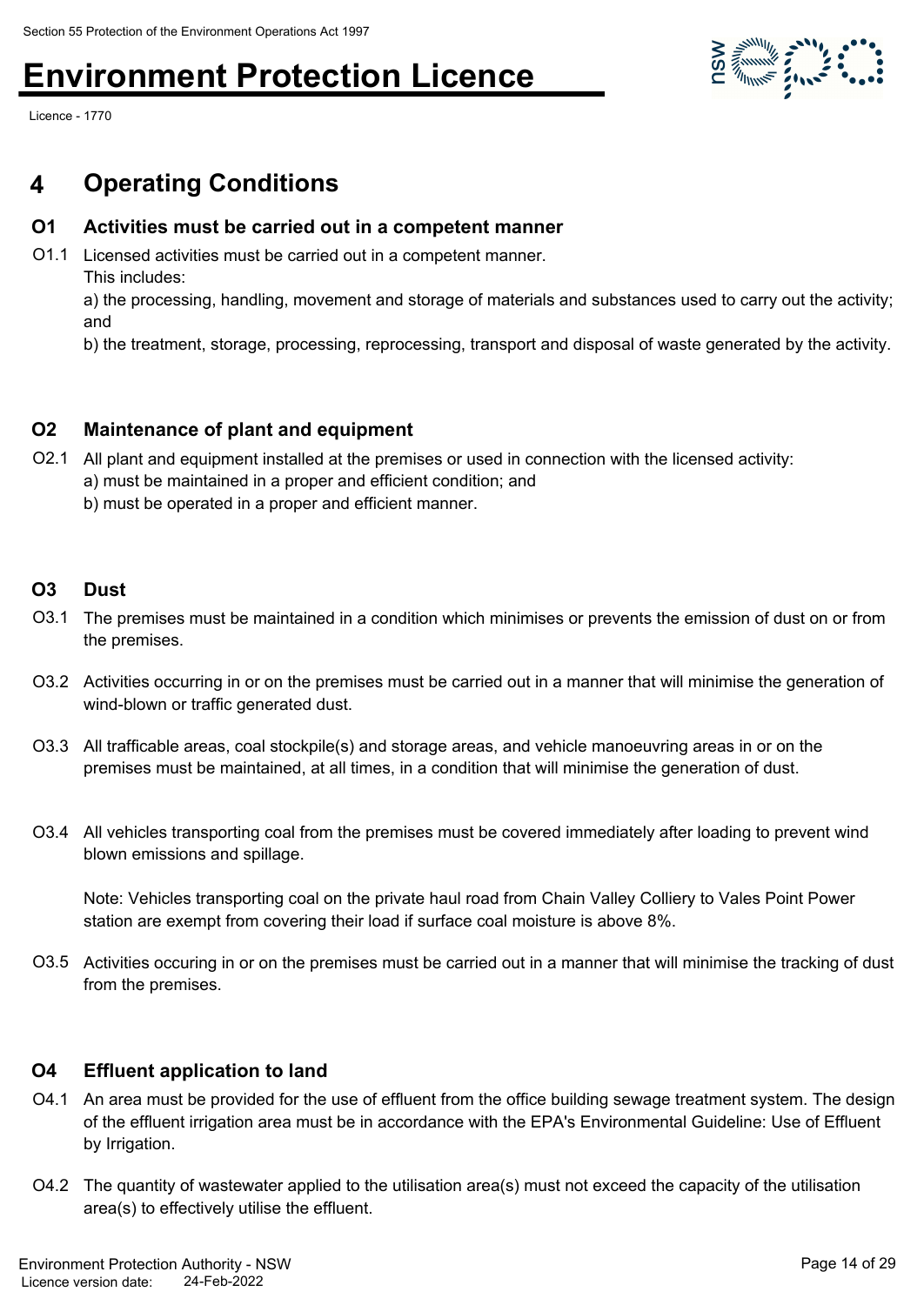

For the purpose of this condition. "effectively utilise" includes the ability of the soil to absorb the nutrient, salt and hydraulic loads and the applied organic material without causing harm to the environment.

**SOFFICIAL STATE** 

#### **O5 Emergency response**

Note: The licensee must maintain, and implement as necessary, a current Pollution Incident Response Management Plan (PIRMP) for the premises. The PIRMP must be developed in accordance with the requirements in Part 5.7A of the *Protection of the Environment Operations* (POEO) Act 1997 and POEO Regulations. The licensee must keep the incident response plan on the premises at all times. The incident response plan must document systems and procedures to deal with all types of incidents (e.g. spills, explosions or fire) that may occur at the premises or that may be associated with activities that occur at the premises and which are likely to cause harm to the environment. The PIRMP must be tested annually or following a pollution incident.

#### **O6 Processes and management**

#### **Bunding**

O6.1 All above ground tanks containing material that is likely to cause environmental harm must be bunded or have an alternative spill containment system in place.

#### O6.2 Bunds must:

a) have walls and floors constructed of impervious materials;

b) be of sufficient capacity to contain 110% of the volume of the tank (or 110% volume of the largest tank where a group of tanks are installed);

c) have floors graded to a collection sump; and

d) not have a drain valve incorporated in the bund structure,

or be constructed and operated in a manner that achieves the same environmental outcome.

#### **O7 Waste management**

- O7.1 The licensee must ensure that any liquid and/or non liquid waste generated and/or stored at the premises is assessed in accordance with the EPA Waste Classification Guidelines as in force from time to time.
- O7.2 The licensee must ensure that waste identified for recycling is stored separately from other waste.

#### **O8 Other operating conditions**

#### **Sewage Treatment**

- O8.1 All sewage generated on the premises must be directed, collected and treated by the sewage treatment system(s).
- O8.2 The licensee is responsible for the correct operation of the sewage treatment system(s) on their premises.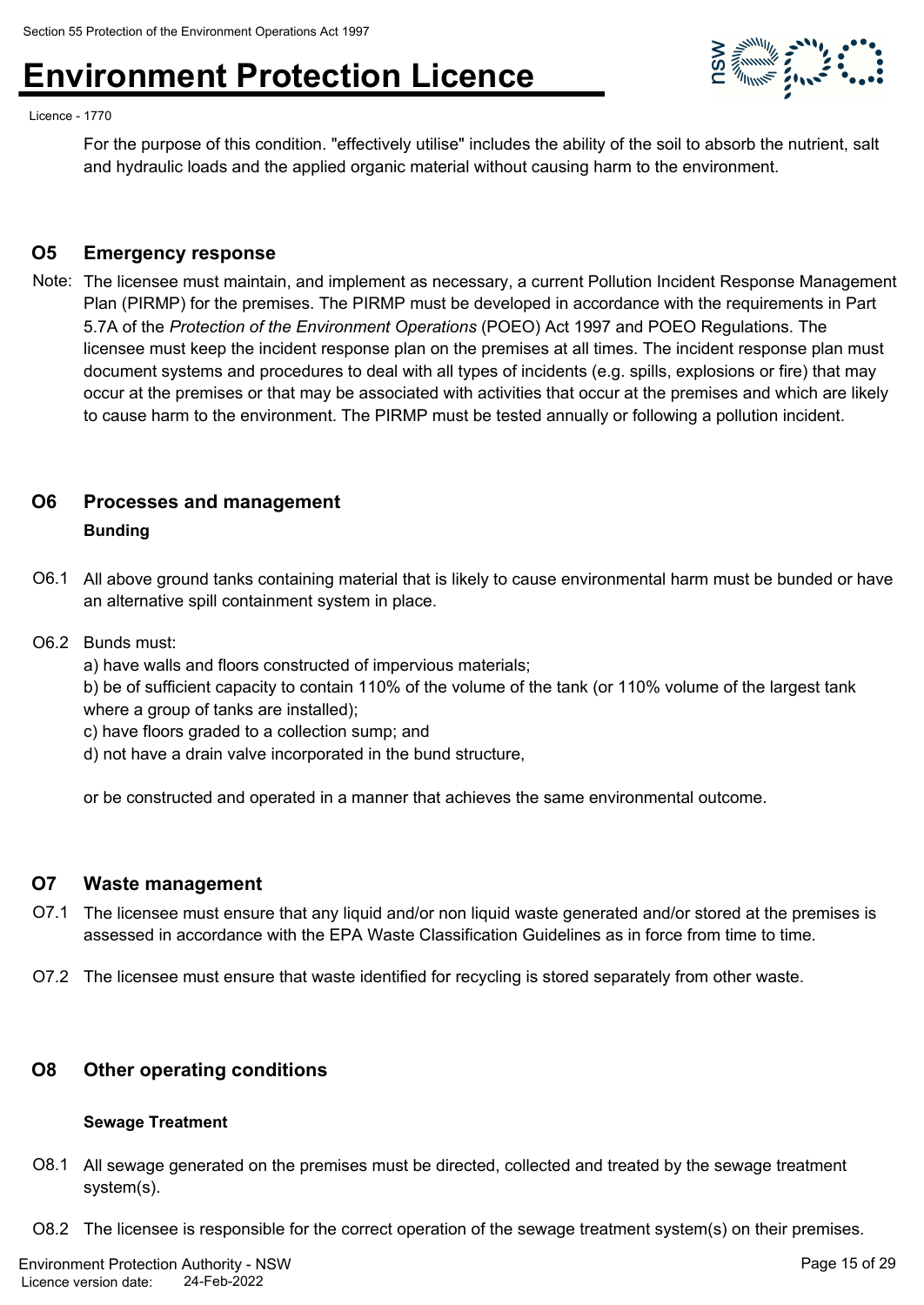

Licence - 1770

- O8.3 Correct operation involves regular supervision and system maintenance. The licensee must be aware of the system requirements and must ensure that the necessary service contracts are in place.
- O8.4 The sewage treatment system(s) must be serviced by a suitably qualified and experienced waste water technician at least once each quarterly period and a minimum of four times per year.
- O8.5 The licensee must record each inspection and any actions required or recommended by the technician; including all results from tests performed on the sewage treatment system(s) by the technician as defined in Condition O8.4.
- O8.6 All treated sewage that is discharged from the premises must be discharged through licensed discharge point "EPA Identification no. 1", as defined in condition P1.3.

### **5 Monitoring and Recording Conditions**

#### **M1 Monitoring records**

- M1.1 The results of any monitoring required to be conducted by this licence or a load calculation protocol must be recorded and retained as set out in this condition.
- M1.2 All records required to be kept by this licence must be:
	- a) in a legible form, or in a form that can readily be reduced to a legible form;
	- b) kept for at least 4 years after the monitoring or event to which they relate took place; and
	- c) produced in a legible form to any authorised officer of the EPA who asks to see them.
- M1.3 The following records must be kept in respect of any samples required to be collected for the purposes of this licence:
	- a) the date(s) on which the sample was taken;
	- b) the time(s) at which the sample was collected;
	- c) the point at which the sample was taken; and
	- d) the name of the person who collected the sample.

#### **M2 Requirement to monitor concentration of pollutants discharged**

- M2.1 For each monitoring/discharge point or utilisation area specified below (by a point number), the licensee must monitor (by sampling and obtaining results by analysis) the concentration of each pollutant specified in Column 1. The licensee must use the sampling method, units of measure, and sample at the frequency, specified opposite in the other columns:
- M2.2 Air Monitoring Requirements

#### **POINT 25**

| <b>Pollutant</b>   | Units of measure           | <b>Frequency</b> | <b>Sampling Method</b> |
|--------------------|----------------------------|------------------|------------------------|
| Particulate matter | micrograms per cubic metre | Continuous       | AM-22                  |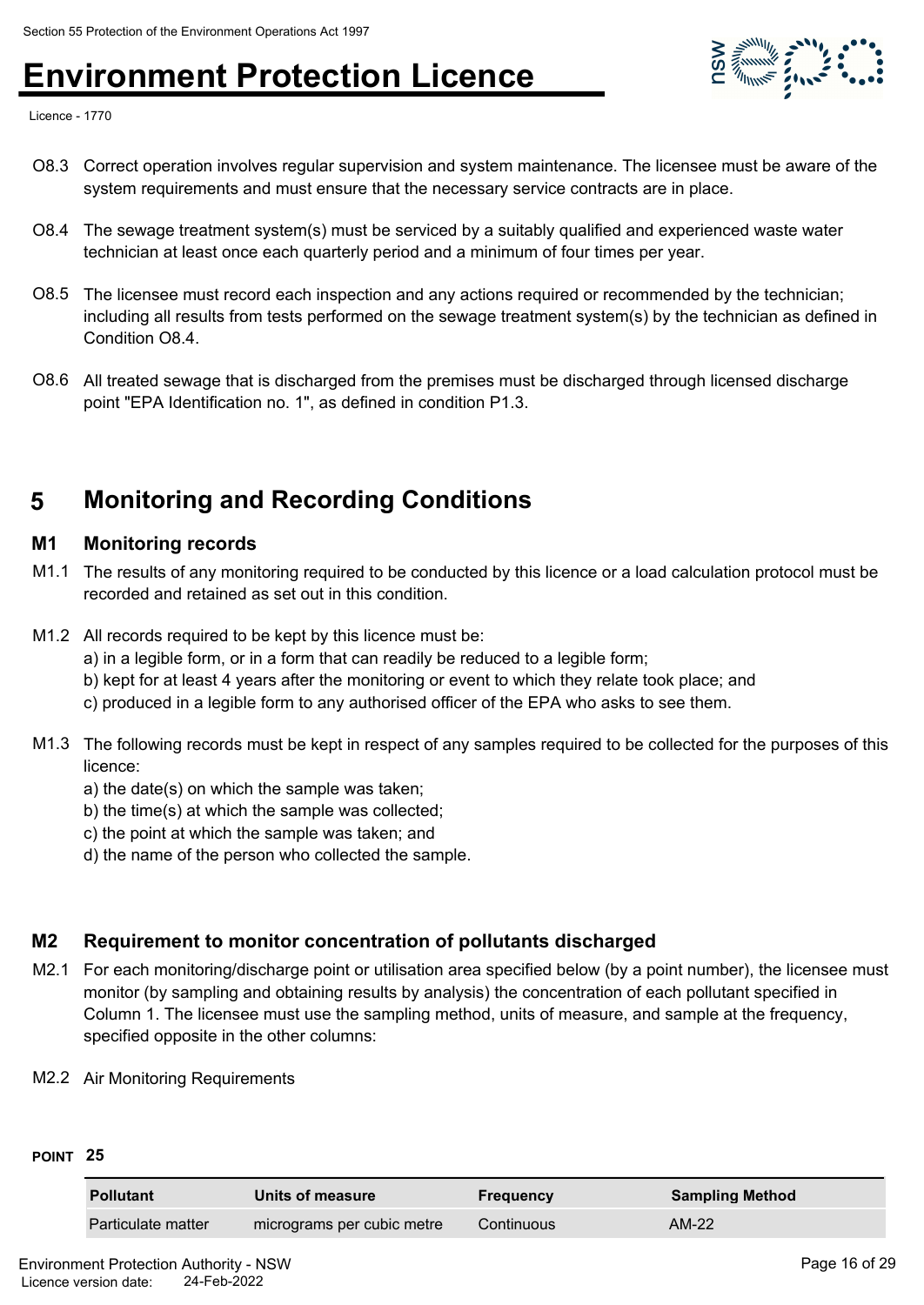Licence - 1770



#### M2.3 Water and/ or Land Monitoring Requirements

#### **POINT 1**

| <b>Pollutant</b>             | <b>Units of measure</b>                     | <b>Frequency</b>                  | <b>Sampling Method</b> |
|------------------------------|---------------------------------------------|-----------------------------------|------------------------|
| Biochemical oxygen<br>demand | milligrams per litre                        | Once a month (min. of 4<br>weeks) | Grab sample            |
| Enterococci                  | colony forming units per<br>100 millilitres | Once a month (min. of 4<br>weeks) | Grab sample            |
| <b>Faecal Coliforms</b>      | colony forming units per<br>100 millilitres | Once a month (min. of 4<br>weeks) | Grab sample            |
| pH                           | pH                                          | Once a month (min. of 4<br>weeks) | Grab sample            |
| Total suspended<br>solids    | milligrams per litre                        | Once a month (min. of 4<br>weeks) | Grab sample            |

#### **POINT 27**

| <b>Pollutant</b>          | Units of measure                            | <b>Frequency</b>              | <b>Sampling Method</b> |
|---------------------------|---------------------------------------------|-------------------------------|------------------------|
| Enterococci               | colony forming units per<br>100 millilitres | Daily during any<br>discharge | Grab sample            |
| <b>Faecal Coliforms</b>   | colony forming units per<br>100 millilitres | Daily during any<br>discharge | Grab sample            |
| pH                        | рH                                          | Daily during any<br>discharge | Grab sample            |
| Total suspended<br>solids | milligrams per litre                        | Daily during any<br>discharge | Grab sample            |

#### **M3 Testing methods - concentration limits**

M3.1 Monitoring for the concentration of a pollutant emitted to the air required to be conducted by this licence must be done in accordance with:

a) any methodology which is required by or under the Act to be used for the testing of the concentration of the pollutant; or

b) if no such requirement is imposed by or under the Act, any methodology which a condition of this licence requires to be used for that testing; or

c) if no such requirement is imposed by or under the Act or by a condition of this licence, any methodology approved in writing by the EPA for the purposes of that testing prior to the testing taking place.

Note: The *Protection of the Environment Operations (Clean Air) Regulation 2021* requires testing for certain purposes to be conducted in accordance with test methods contained in the publication "Approved Methods for the Sampling and Analysis of Air Pollutants in NSW".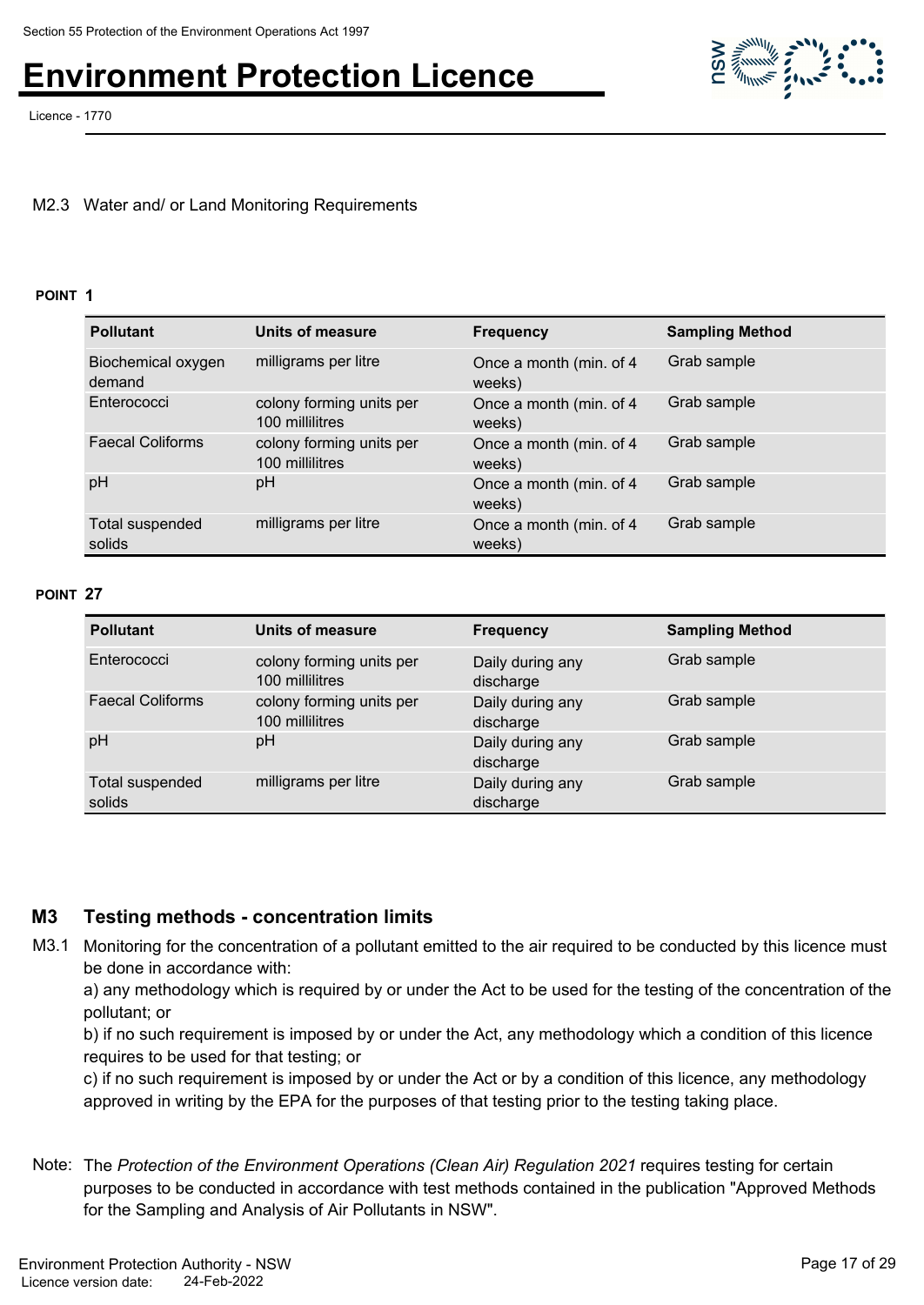

Licence - 1770

M3.2 Subject to any express provision to the contrary in this licence, monitoring for the concentration of a pollutant discharged to waters or applied to a utilisation area must be done in accordance with the Approved Methods Publication unless another method has been approved by the EPA in writing before any tests are conducted.

#### **M4 Environmental monitoring**

#### **Requirement to monitor noise**

M4.1 To determine compliance with condition L5.1, attended noise monitoring must be undertaken in accordance with conditions L5.7 and L5.8, and

(a) at each one of the locations listed in condition L5.1;

(b) occur quarterly within the reporting period of the Environment Protection Licence with at least 2 months between monitoring periods;

(c) occur during each day, evening and night period as defined in the NSW Industrial Noise Policy (EPA 2000) for a minimum of 15 minutes for three of the quarters;

(d) the night time 15 minute attended monitoring in accordance with c) must be undertaken between the hours of 1am and 4am;

(e) the night time LA1 (1 min) attended monitoring in accordance with c) must be undertaken between the hours of 1am and 4am;

(f) one quarterly monitoring must occur during each day, evening and night period as defined in the NSW EPA Noise Policy for Industry 2017 for a minimum of 1.5 hours during the day; 30 minutes during the evening; and 1 hours during the night, and

(g) each quarterly monitoring must be undertaken on a different day(s) of the week not including Saturdays, Sundays and public holidays; and

(h) these monitoring conditions take effect in the 2015 Reporting period.

Note: The intention of this condition is that quarterly monitoring be undertaken at each sensitive receiver. That at each sensitive receiver monitoring is undertaken over a range of different days excluding weekends and public holidays during the reporting period so as to be representative of operating hours. That night time 15 minute attended monitoring and the LA1 (1min) monitoring for three of the quarters be undertaken at worst case being the most stable atmospheric conditions and when noise would be most intrusive to sleep. All of the sensitive receivers do not have to be monitored on the same day, evening and night for sub condition f.

M4.2 For the Annual Reporting Period ending March 2015 the EPA will accept all monitoring required by the current Department of Planning and Environment consent (usually quarterly monitoring for noise as dB(A) Leq15minutes) for compliance with noise monitoring requirements in this licence, as a single report attached to the Annual Return for the premises.

#### **M5 Weather monitoring**

M5.1 At the point(s) identified below, the licensee must monitor (by sampling and obtaining results by analysis) the parameters specified in Column 1 of the table below, using the corresponding sampling method, units of measure, averaging period and sampling frequency, specified opposite in the Columns 2, 3, 4 and 5 respectively.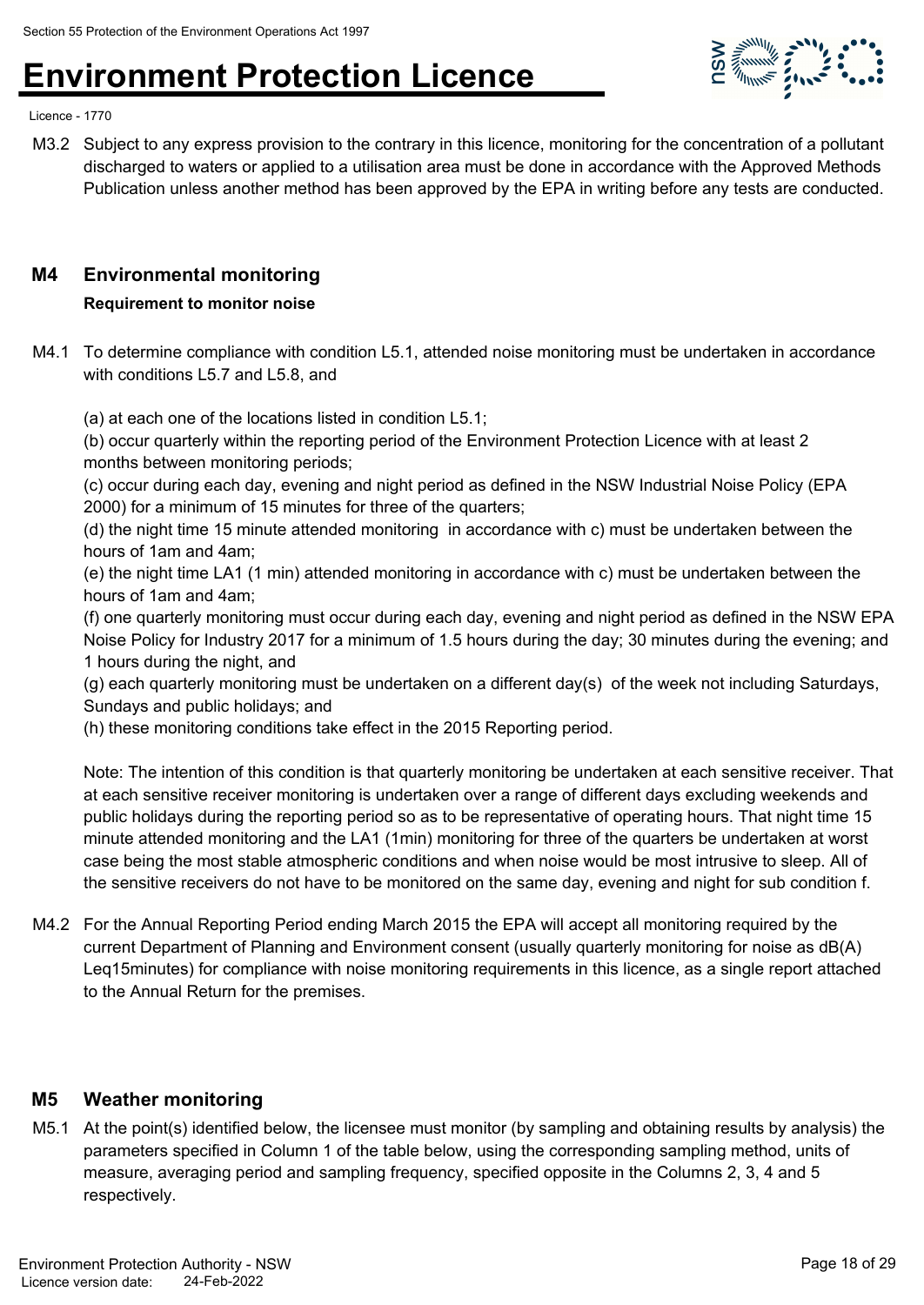

Licence - 1770

#### **POINT 26**

| <b>Parameter</b>                      | <b>Sampling method</b> | Units of measure  | <b>Averaging period</b> | <b>Frequency</b> |
|---------------------------------------|------------------------|-------------------|-------------------------|------------------|
| Rainfall                              | $AM-4$                 | millimetres       | 24 hours                | Continuous       |
| <b>Wind Direction</b><br>at 10 metres | AM-2 & AM-4            | Degrees           | 1 hour                  | Continuous       |
| <b>Wind Speed</b>                     | AM-2 & AM-4            | metres per second | 1 hour                  | Continuous       |
| Temperature at<br>10 metres           | $AM-4$                 | degrees Celsius   | 1 hour                  | Continuous       |
| Sigma Theta                           | AM-2 & AM-4            | <b>Degrees</b>    | 15 minutes              | Continuous       |
| Relative<br>humidity                  | $AM-4$                 | percent           | 1 hour                  | Continuous       |

M5.2 The licensee may use the Vales Point Power Station Meteorological Station to determine compliance with condition M5.1, provided the licensee has authority from Sunset Power International Pty Ltd to access meteorological data at all times.

#### **M6 Recording of pollution complaints**

- M6.1 The licensee must keep a legible record of all complaints made to the licensee or any employee or agent of the licensee in relation to pollution arising from any activity to which this licence applies.
- M6.2 The record must include details of the following:
	- a) the date and time of the complaint;
	- b) the method by which the complaint was made;

c) any personal details of the complainant which were provided by the complainant or, if no such details were provided, a note to that effect;

d) the nature of the complaint;

e) the action taken by the licensee in relation to the complaint, including any follow-up contact with the complainant; and

f) if no action was taken by the licensee, the reasons why no action was taken.

- M6.3 The record of a complaint must be kept for at least 4 years after the complaint was made.
- M6.4 The record must be produced to any authorised officer of the EPA who asks to see them.

#### **M7 Telephone complaints line**

- M7.1 The licensee must operate during its operating hours a telephone complaints line for the purpose of receiving any complaints from members of the public in relation to activities conducted at the premises or by the vehicle or mobile plant, unless otherwise specified in the licence.
- M7.2 The licensee must notify the public of the complaints line telephone number and the fact that it is a complaints line so that the impacted community knows how to make a complaint.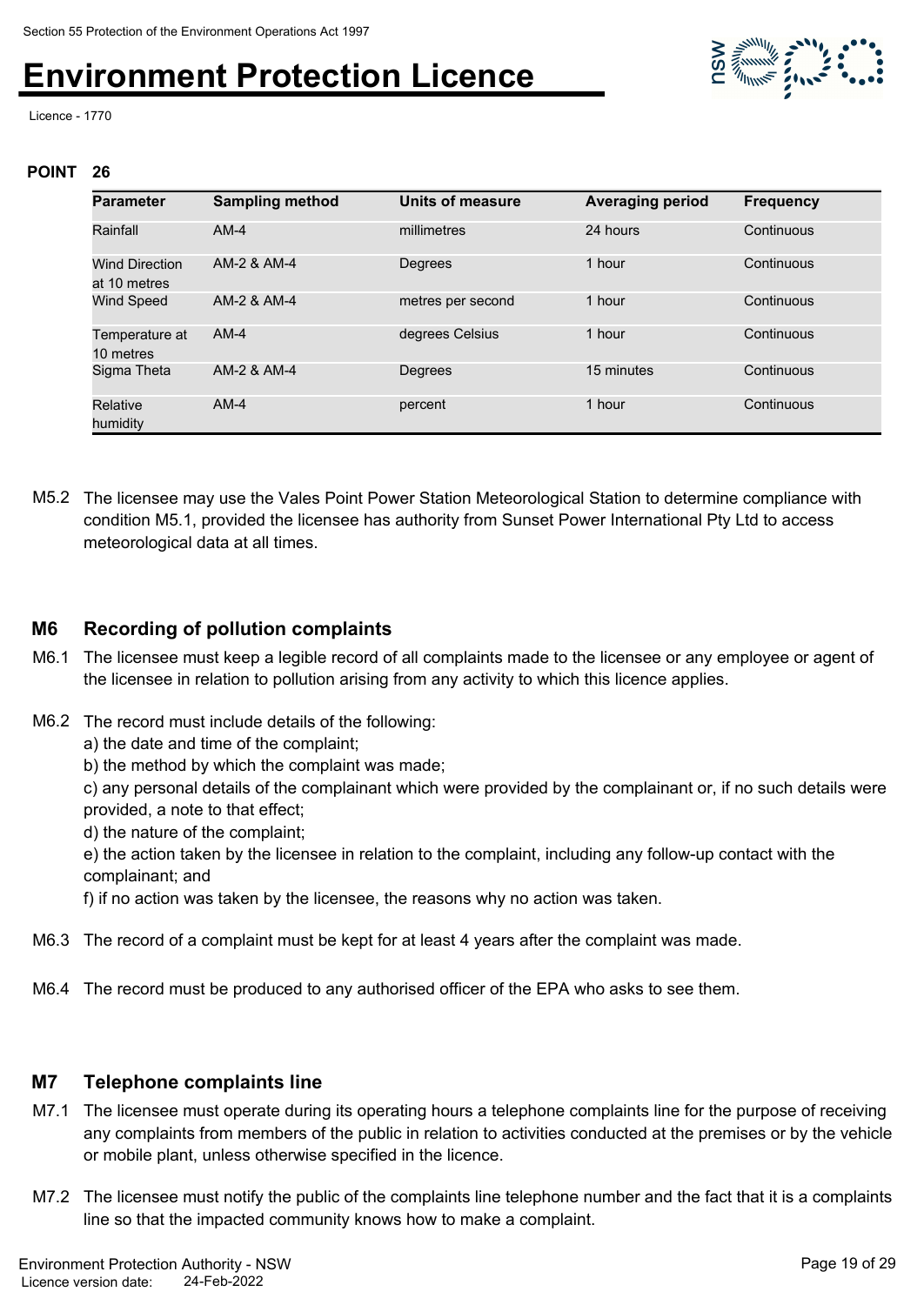Licence - 1770

- M7.3 The preceding two conditions do not apply until 3 months after: the date of the issue of this licence.
- M7.4 The licensee must notify the EPA with contact details of personnel capable of a timely response to emergencies or any other exigent circumstances.
	- (a) the nominated contact must be available at all times.
	- (b) contact details must include a telephone number and must be current.
	- (c) such notification must be made within 14 days of receiving this licence.

#### **M8 Requirement to monitor volume or mass**

- M8.1 For each discharge point or utilisation area specified below, the licensee must monitor:
	- a) the volume of liquids discharged to water or applied to the area;
		- b) the mass of solids applied to the area;
		- c) the mass of pollutants emitted to the air;
		- at the frequency and using the method and units of measure, specified below.

#### POINT 1

| Frequency                   | Unit of Measure    | <b>Sampling Method</b>  |
|-----------------------------|--------------------|-------------------------|
| Continuous during discharge | kilolitres per day | In line instrumentation |
| POINT <sub>27</sub>         |                    |                         |
| Frequency                   | Unit of Measure    | <b>Sampling Method</b>  |
| Continuous during discharge | kilolitres per day | In line instrumentation |

### **6 Reporting Conditions**

#### **R1 Annual return documents**

R1.1 The licensee must complete and supply to the EPA an Annual Return in the approved form comprising:

- 1. a Statement of Compliance,
- 2. a Monitoring and Complaints Summary,
- 3. a Statement of Compliance Licence Conditions,
- 4. a Statement of Compliance Load based Fee,
- 5. a Statement of Compliance Requirement to Prepare Pollution Incident Response Management Plan,
- 6. a Statement of Compliance Requirement to Publish Pollution Monitoring Data; and
- 7. a Statement of Compliance Environmental Management Systems and Practices.

At the end of each reporting period, the EPA will provide to the licensee notification that the Annual Return is due.

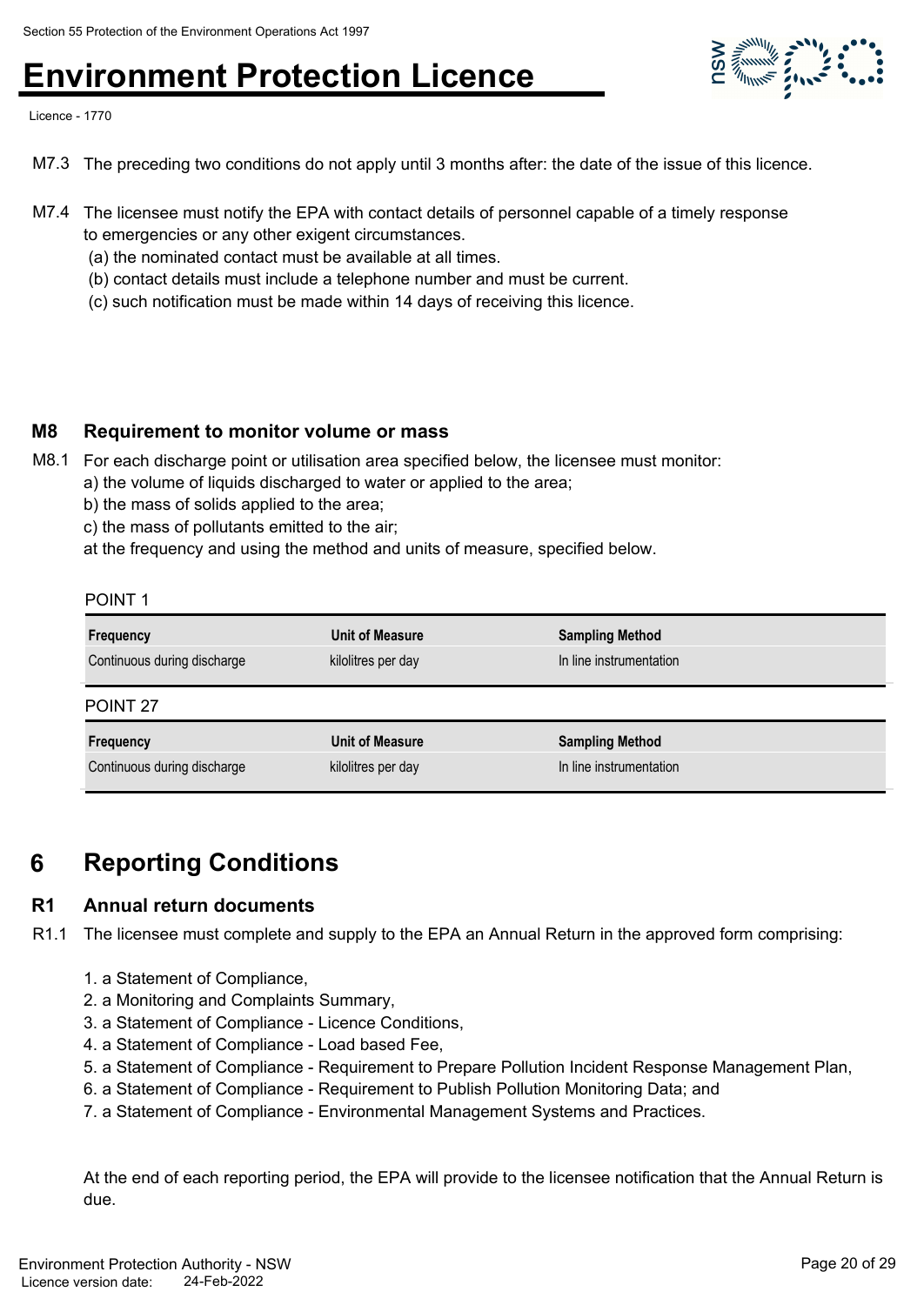

Licence - 1770

- R1.2 An Annual Return must be prepared in respect of each reporting period, except as provided below.
- Note: The term "reporting period" is defined in the dictionary at the end of this licence. Do not complete the Annual Return until after the end of the reporting period.
- R1.3 Where this licence is transferred from the licensee to a new licensee: a) the transferring licensee must prepare an Annual Return for the period commencing on the first day of the reporting period and ending on the date the application for the transfer of the licence to the new licensee is granted; and b) the new licensee must prepare an Annual Return for the period commencing on the date the application for

the transfer of the licence is granted and ending on the last day of the reporting period.

- Note: An application to transfer a licence must be made in the approved form for this purpose.
- R1.4 Where this licence is surrendered by the licensee or revoked by the EPA or Minister, the licensee must prepare an Annual Return in respect of the period commencing on the first day of the reporting period and ending on:

a) in relation to the surrender of a licence - the date when notice in writing of approval of the surrender is given; or

b) in relation to the revocation of the licence - the date from which notice revoking the licence operates.

- R1.5 The Annual Return for the reporting period must be supplied to the EPA via eConnect *EPA* or by registered post not later than 60 days after the end of each reporting period or in the case of a transferring licence not later than 60 days after the date the transfer was granted (the 'due date').
- R1.6 The licensee must retain a copy of the Annual Return supplied to the EPA for a period of at least 4 years after the Annual Return was due to be supplied to the EPA.
- R1.7 Within the Annual Return, the Statements of Compliance must be certified and the Monitoring and Complaints Summary must be signed by: a) the licence holder; or
	- b) by a person approved in writing by the EPA to sign on behalf of the licence holder.

#### **R2 Notification of environmental harm**

- Note: The licensee or its employees must notify all relevant authorities of incidents causing or threatening material harm to the environment immediately after the person becomes aware of the incident in accordance with the requirements of Part 5.7 of the Act.
- R2.1 Notifications must be made by telephoning the Environment Line service on 131 555.
- R2.2 The licensee must provide written details of the notification to the EPA within 7 days of the date on which they became aware of the incident.

#### **R3 Written report**

R3.1 Where an authorised officer of the EPA suspects on reasonable grounds that: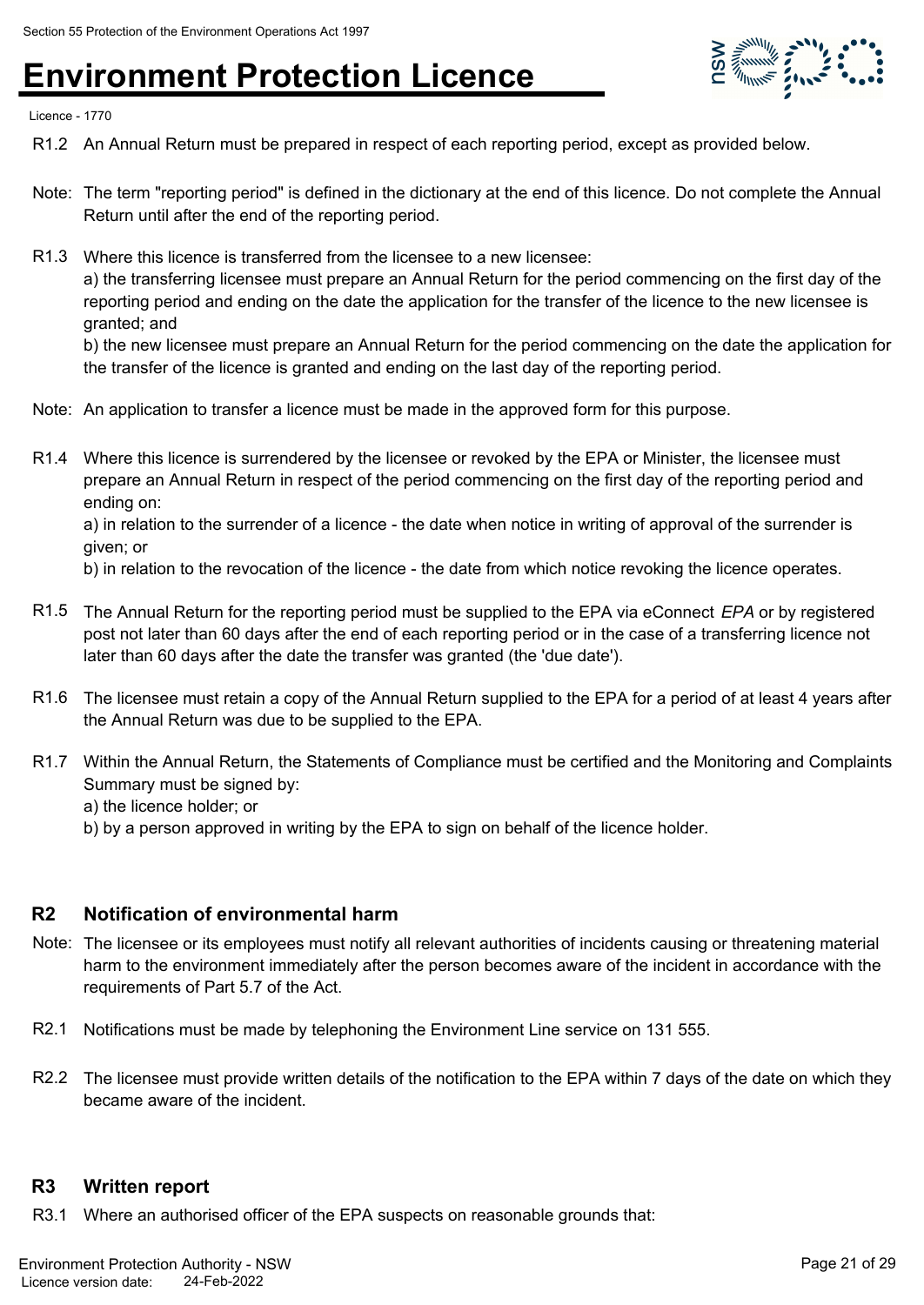

Licence - 1770

a) where this licence applies to premises, an event has occurred at the premises; or

b) where this licence applies to vehicles or mobile plant, an event has occurred in connection with the carrying out of the activities authorised by this licence,

and the event has caused, is causing or is likely to cause material harm to the environment (whether the harm occurs on or off premises to which the licence applies), the authorised officer may request a written report of the event.

- R3.2 The licensee must make all reasonable inquiries in relation to the event and supply the report to the EPA within such time as may be specified in the request.
- R3.3 The request may require a report which includes any or all of the following information:
	- a) the cause, time and duration of the event;

b) the type, volume and concentration of every pollutant discharged as a result of the event;

c) the name, address and business hours telephone number of employees or agents of the licensee, or a specified class of them, who witnessed the event;

d) the name, address and business hours telephone number of every other person (of whom the licensee is aware) who witnessed the event, unless the licensee has been unable to obtain that information after making reasonable effort;

e) action taken by the licensee in relation to the event, including any follow-up contact with any complainants; f) details of any measure taken or proposed to be taken to prevent or mitigate against a recurrence of such an event; and

g) any other relevant matters.

R3.4 The EPA may make a written request for further details in relation to any of the above matters if it is not satisfied with the report provided by the licensee. The licensee must provide such further details to the EPA within the time specified in the request.

#### **R4 Other reporting conditions**

#### **Noise Monitoring Report**

R4.1 The licensee must submit to the EPA a noise compliance assessment report at the end of each reporting period. The report must be submitted with the Environment Protection Licence Annual Return. The report must be prepared by a suitably qualified and experienced acoustical consultant which:

(a) details the noise monitoring undertaken in accordance with condition M4;

(b) assesses compliance with noise limits presented in condition L5.1 and condition 5.2; and

(c) outlines any management actions taken within the monitoring period to address any exceedences of limits contained in condition L5.1 and condition L5.2.

Note: The licensee must provide the EPA with one report, but this report may be a combination of the monitoring undertaken by the licensee as part of their quarterly monitoring program as required by the Project Approval SSD-5456 and must include LA1(1min).

### **7 General Conditions**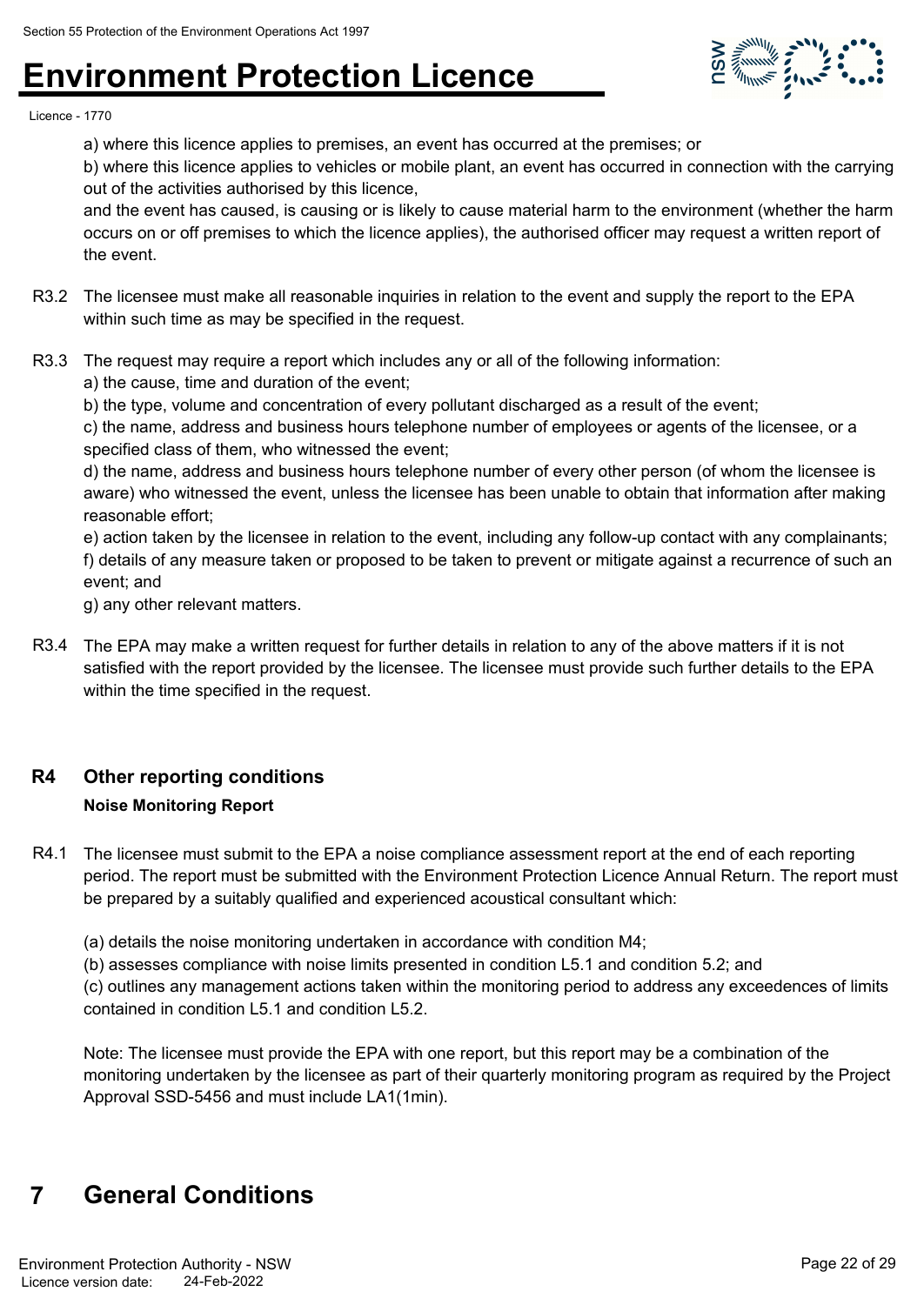$\sum_{i=1}^{n} \sum_{i=1}^{n} \sum_{j=1}^{n} \sum_{j=1}^{n} \sum_{j=1}^{n} \sum_{j=1}^{n} \sum_{j=1}^{n} \sum_{j=1}^{n} \sum_{j=1}^{n} \sum_{j=1}^{n} \sum_{j=1}^{n} \sum_{j=1}^{n} \sum_{j=1}^{n} \sum_{j=1}^{n} \sum_{j=1}^{n} \sum_{j=1}^{n} \sum_{j=1}^{n} \sum_{j=1}^{n} \sum_{j=1}^{n} \sum_{j=1}^{n} \sum_{j=1}^{n} \sum_{j=1}^{n}$ 

Licence - 1770

### **G1 Copy of licence kept at the premises or plant**

- G1.1 A copy of this licence must be kept at the premises to which the licence applies.
- G1.2 The licence must be produced to any authorised officer of the EPA who asks to see it.
- G1.3 The licence must be available for inspection by any employee or agent of the licensee working at the premises.

### **G2 Contact number for incidents and responsible employees**

- G2.1 The licensee must operate 24-hour telephone contact lines for the purpose of enabling the EPA to directly contact one or more representatives of the licensee who can:
	- a) respond at all times to incidents relating to the premises; and
	- b) contact the licensee's senior employees or agents authorised at all times to:
	- i) speak on behalf of the licensee; and
	- ii) provide any information or document required under this licence.
- G2.2 The licensee is to inform the EPA in writing of the appointment of any subsequent contact persons, or changes to the person's contact details as soon as practicable and in any event within fourteen days of the appointment or change.

### **G3 Other general conditions**

G3.1 **Completed Programs**

| Program                                                                | <b>Description</b>                                                                                                                                                                                                                                                                                                                                                                                              | <b>Completed Date</b> |
|------------------------------------------------------------------------|-----------------------------------------------------------------------------------------------------------------------------------------------------------------------------------------------------------------------------------------------------------------------------------------------------------------------------------------------------------------------------------------------------------------|-----------------------|
| Coal Mine Particulate<br><b>Matter Control Best</b><br>Practice        | Requires licensee to conduct a site specific<br>Best Management Practice (BMP)<br>determination to identify ways to reduce particle<br>emissions.                                                                                                                                                                                                                                                               | 28-September-2012     |
| Assessment of Potential<br>Impacts of Metals in<br>wastewater          | The licensee must conduct an assessment of<br>metals detected in wastewater discharges from<br>the mine in accordance with the ANZECC water<br>quality guidelines. To obtain a greater<br>understanding of the type and concentration of<br>metals discharged in mine water and entering<br>the receiving waters. To limit the concentration<br>of metals discharged in mine water within<br>ANZECC guidelines. | 23-October-2013       |
| <b>Air Quality Monitoring</b>                                          | The licensee must evaluate best locations and<br>install monitoring devices as defined in Project<br>Approval MP10_0161 under the Environent<br>Planning & Assessment Act 1979.                                                                                                                                                                                                                                 | 31-December-2013      |
| PRP4 - Upgrade to Clean<br>and Dirty Water<br><b>Management System</b> | The licensee must review and upgrade<br>separation of the Clean and Dirty Water<br>Management System and review and upgrade<br>bunding.                                                                                                                                                                                                                                                                         | 14-August-2015        |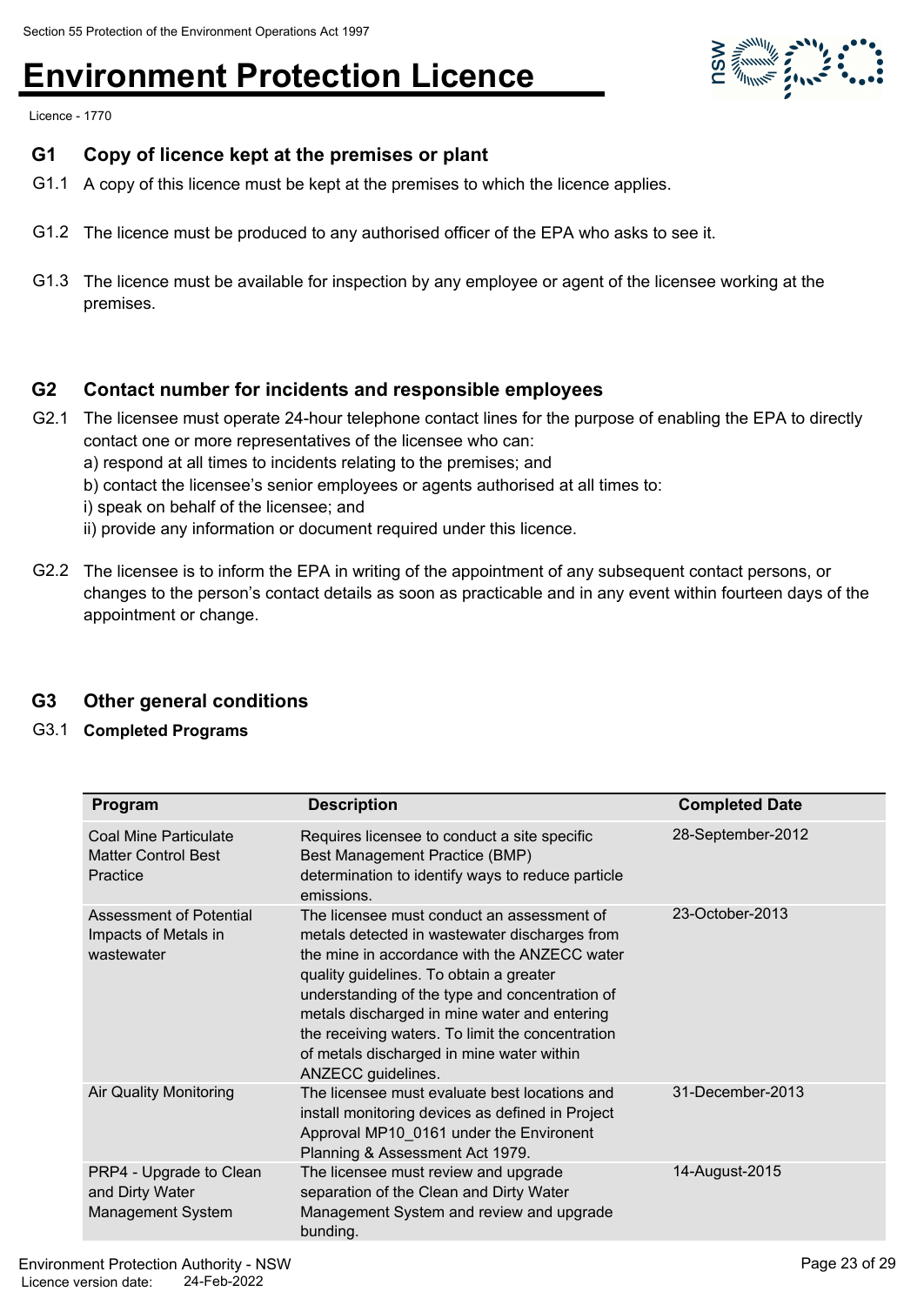

Licence - 1770

| PRP5 - Remediation of<br>Dam Wall and Spillway<br>formalisation | The licensee must design and remediate the<br>dam wall on the final control pond and formalise<br>a spillway to prevent dam seepage and to<br>ensure that volumetric discharge can be<br>monitored | 27-February-2015 |
|-----------------------------------------------------------------|----------------------------------------------------------------------------------------------------------------------------------------------------------------------------------------------------|------------------|
| PRP 6 Upgrade to<br>Sewage Treatment<br>Systems                 | Assessment of options for improved disinfection<br>of effluent from STP on licenced premises.                                                                                                      | 06-January-2015  |
| <b>PRP7 Sewage Treatment</b><br><b>System Concept Design</b>    | Provide the EPA with a Concept Design and<br>Timetable for Implementation of Upgrade to the<br><b>Sewage Treatment System</b>                                                                      | 19-February-2016 |

### **8 Pollution Studies and Reduction Programs**

#### **U1 PRP 8 - Connection of Bathouse Wastewater to Sewer**

U1.1 Background

The licensee has historically treated and disposed of effluent and grey water generated by activities at the premises through the surface water management system. The licensee has committed to undertaking scoping works and planning pathways to enable the connection of the bathhouse wastewater at the premises to the Central Coast Council sewer. The EPA understands that in 2021 the licensee was granted approval by Central Coast Council to undertake the necessary works to discharge effluent and grey water generated at the bathhouse to sewer.

#### Deliverables

The licensee must undertake all works proposed and specified under the planning approval by Central Coast Council to enable all bathhouse effluent and greywater to be disposed to the Central Coast Council sewerage network by no later than Friday 26 August 2022.

Upon completion of the sewerage connection the licensee must provide the EPA with a letter report identifying all works completed under this PRP.

#### **U2 PRP 9 - Office Area Wastewater Sytem Upgrades to Best Practice**

U2.1 Background

Wastewater from the premises office is currently managed by a sewage treatment system that employs surface irrigation of effluent via an above ground sprinkler system. The EPA understand that the sewage treatment system services around four office staff. The EPA understand that the effluent currently irrigated is not disinfected. The EPA considers that the current effluent irrigation system is in need of upgrades to reduce any potential impact to public health and the environment.

#### **Deliverables**

The licensee must gain any necessary approvals and upgrade the current sewage management system servicing the office building to a current best practice sewage management system. This may include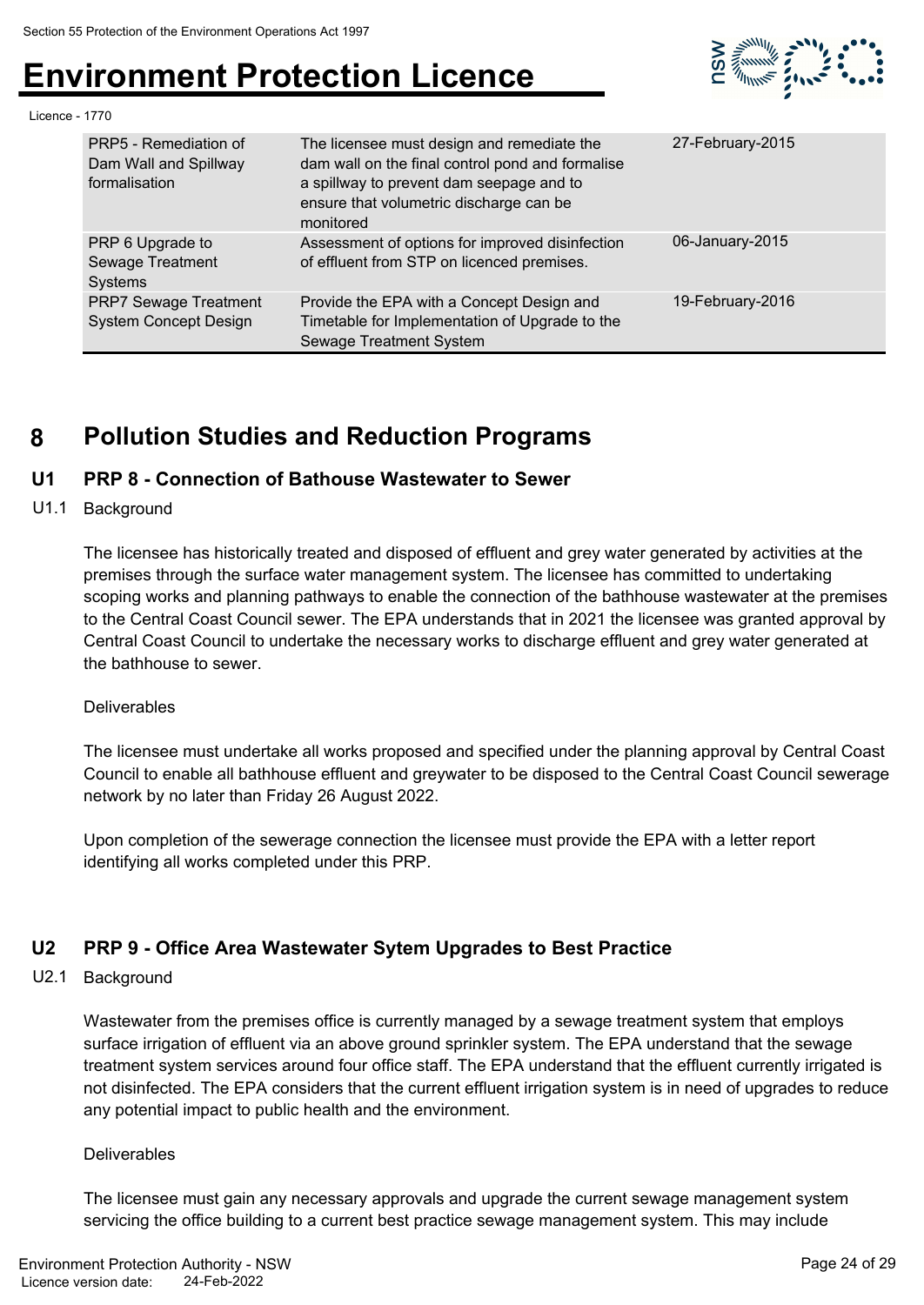

Licence - 1770

upgrades to the effluent irrigation system to sub-surface irrigation or other best practice methods. The licensee must upgrade the current wastewater management system servicing the office building to best practice by no later than Friday 26 August 2022.

Upon completion of all works required by this PRP the licensee must supply the EPA with a letter report identifying all works and actions taken to upgrade the office building sewage management system.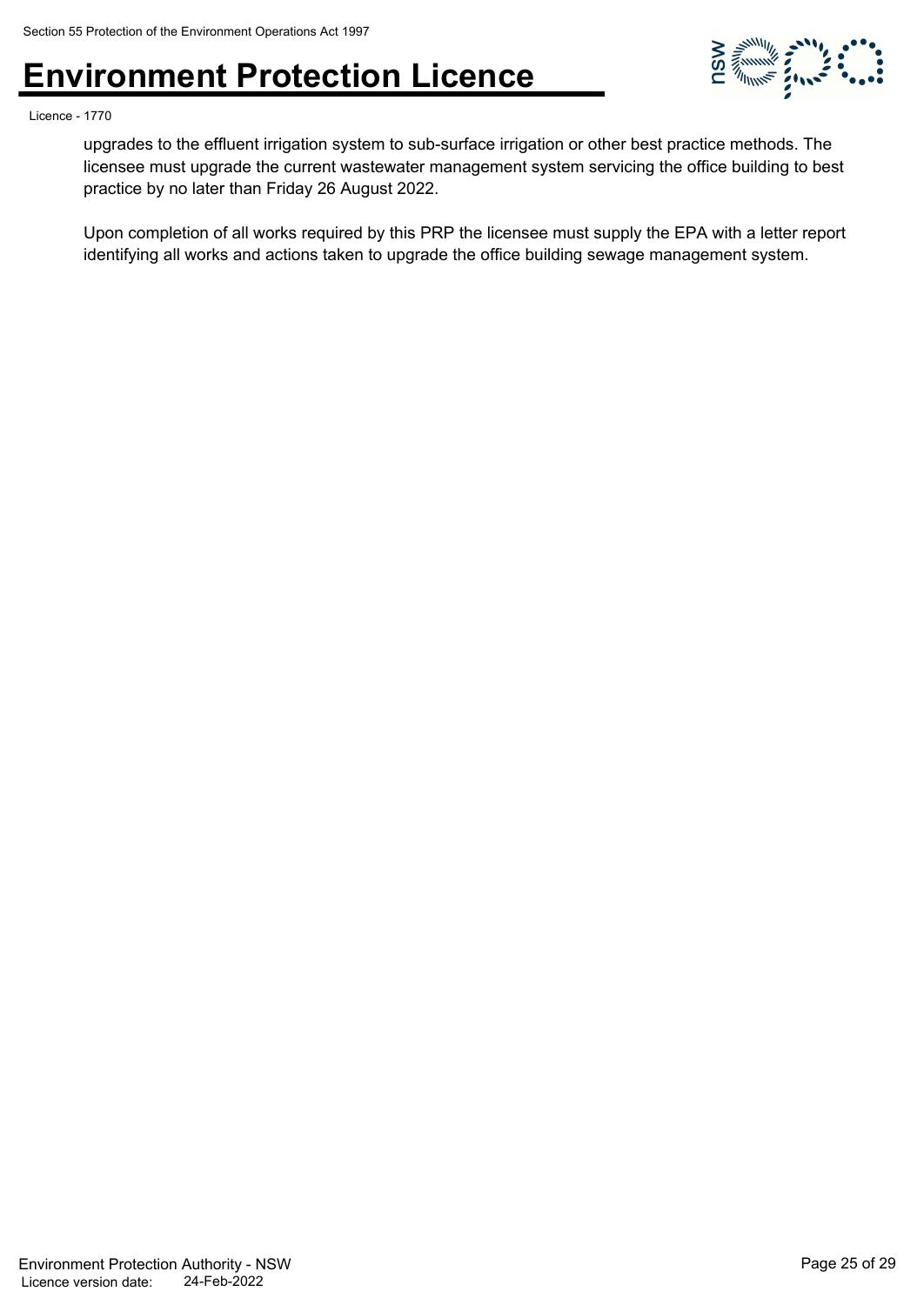Licence - 1770

### **Dictionary**

#### General Dictionary



| <b>3DGM</b> [in relation<br>to a concentration<br>limit] | Means the three day geometric mean, which is calculated by multiplying the results of the analysis of<br>three samples collected on consecutive days and then taking the cubed root of that amount. Where one<br>or more of the samples is zero or below the detection limit for the analysis, then 1 or the detection limit<br>respectively should be used in place of those samples |
|----------------------------------------------------------|---------------------------------------------------------------------------------------------------------------------------------------------------------------------------------------------------------------------------------------------------------------------------------------------------------------------------------------------------------------------------------------|
| Act                                                      | Means the Protection of the Environment Operations Act 1997                                                                                                                                                                                                                                                                                                                           |
| activity                                                 | Means a scheduled or non-scheduled activity within the meaning of the Protection of the Environment<br>Operations Act 1997                                                                                                                                                                                                                                                            |
| actual load                                              | Has the same meaning as in the Protection of the Environment Operations (General) Regulation 2009                                                                                                                                                                                                                                                                                     |
| ΑM                                                       | Together with a number, means an ambient air monitoring method of that number prescribed by the<br>Approved Methods for the Sampling and Analysis of Air Pollutants in New South Wales.                                                                                                                                                                                               |
| AMG                                                      | Australian Map Grid                                                                                                                                                                                                                                                                                                                                                                   |
| anniversary date                                         | The anniversary date is the anniversary each year of the date of issue of the licence. In the case of a<br>licence continued in force by the Protection of the Environment Operations Act 1997, the date of issue of<br>the licence is the first anniversary of the date of issue or last renewal of the licence following the<br>commencement of the Act.                            |
| annual return                                            | Is defined in R1.1                                                                                                                                                                                                                                                                                                                                                                    |
| <b>Approved Methods</b><br><b>Publication</b>            | Has the same meaning as in the Protection of the Environment Operations (General) Regulation 2009                                                                                                                                                                                                                                                                                     |
| assessable<br>pollutants                                 | Has the same meaning as in the Protection of the Environment Operations (General) Regulation 2009                                                                                                                                                                                                                                                                                     |
| <b>BOD</b>                                               | Means biochemical oxygen demand                                                                                                                                                                                                                                                                                                                                                       |
| <b>CEM</b>                                               | Together with a number, means a continuous emission monitoring method of that number prescribed by<br>the Approved Methods for the Sampling and Analysis of Air Pollutants in New South Wales.                                                                                                                                                                                        |
| <b>COD</b>                                               | Means chemical oxygen demand                                                                                                                                                                                                                                                                                                                                                          |
| composite sample                                         | Unless otherwise specifically approved in writing by the EPA, a sample consisting of 24 individual samples<br>collected at hourly intervals and each having an equivalent volume.                                                                                                                                                                                                     |
| cond.                                                    | Means conductivity                                                                                                                                                                                                                                                                                                                                                                    |
| environment                                              | Has the same meaning as in the Protection of the Environment Operations Act 1997                                                                                                                                                                                                                                                                                                      |
| environment<br>protection<br>legislation                 | Has the same meaning as in the Protection of the Environment Administration Act 1991                                                                                                                                                                                                                                                                                                  |
| <b>EPA</b>                                               | Means Environment Protection Authority of New South Wales.                                                                                                                                                                                                                                                                                                                            |
| fee-based activity<br>classification                     | Means the numbered short descriptions in Schedule 1 of the Protection of the Environment Operations<br>(General) Regulation 2009.                                                                                                                                                                                                                                                     |
| general solid waste<br>(non-putrescible)                 | Has the same meaning as in Part 3 of Schedule 1 of the Protection of the Environment Operations Act<br>1997                                                                                                                                                                                                                                                                           |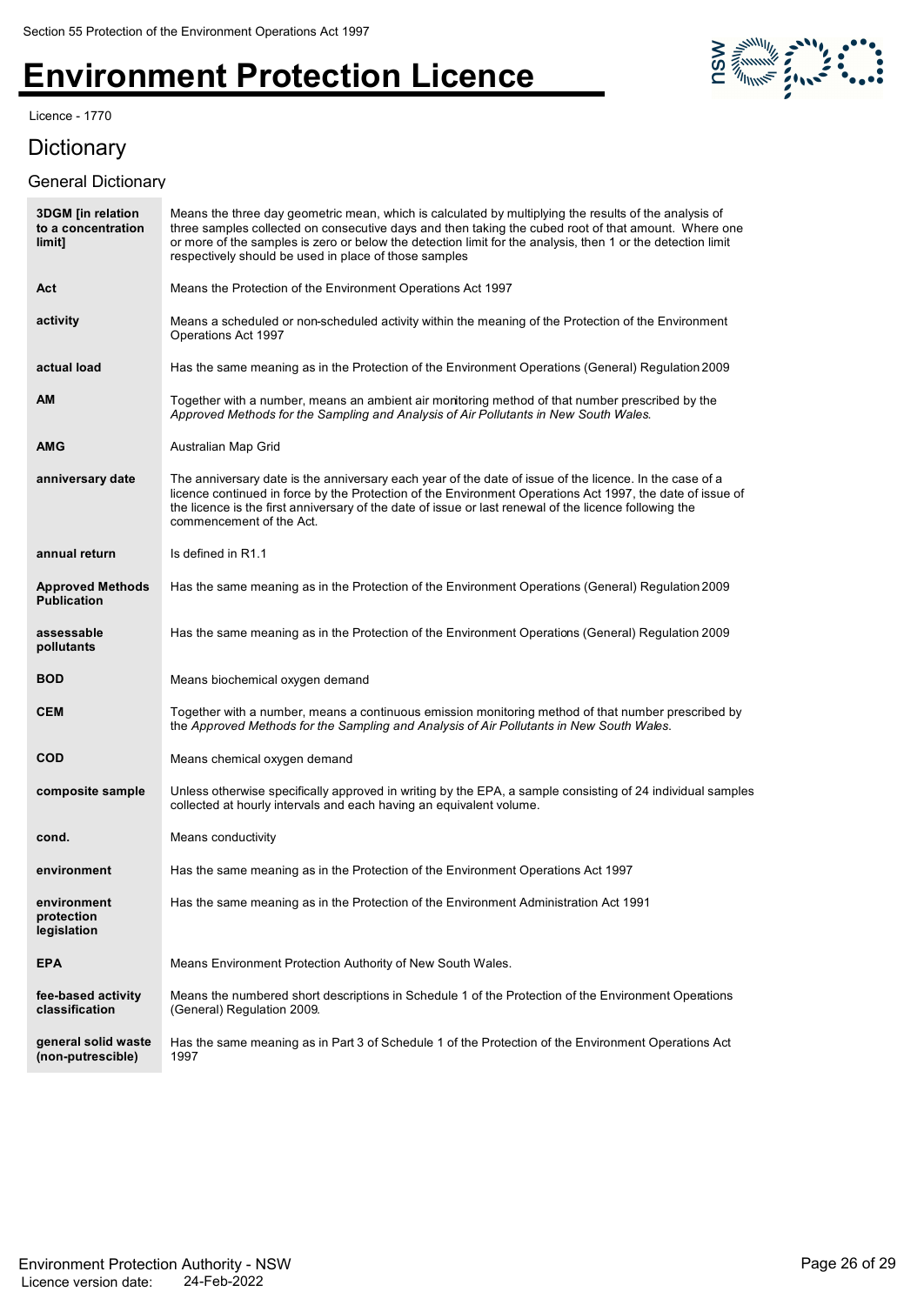

Licence - 1770

| flow weighted<br>composite sample                                      | Means a sample whose composites are sized in proportion to the flow at each composites time of<br>collection.                                                                                                                                                                                                                                                                                                                     |
|------------------------------------------------------------------------|-----------------------------------------------------------------------------------------------------------------------------------------------------------------------------------------------------------------------------------------------------------------------------------------------------------------------------------------------------------------------------------------------------------------------------------|
| general solid waste<br>(putrescible)                                   | Has the same meaning as in Part 3 of Schedule 1 of the Protection of the Environmen t Operations Act<br>1997                                                                                                                                                                                                                                                                                                                      |
| grab sample                                                            | Means a single sample taken at a point at a single time                                                                                                                                                                                                                                                                                                                                                                           |
| hazardous waste                                                        | Has the same meaning as in Part 3 of Schedule 1 of the Protection of the Environment Operations Act<br>1997                                                                                                                                                                                                                                                                                                                       |
| licensee                                                               | Means the licence holder described at the front of this licence                                                                                                                                                                                                                                                                                                                                                                   |
| load calculation<br>protocol                                           | Has the same meaning as in the Protection of the Environment Operations (General) Regulation 2009                                                                                                                                                                                                                                                                                                                                 |
| local authority                                                        | Has the same meaning as in the Protection of the Environment Operations Act 1997                                                                                                                                                                                                                                                                                                                                                  |
| material harm                                                          | Has the same meaning as in section 147 Protection of the Environment Operations Act 1997                                                                                                                                                                                                                                                                                                                                          |
| <b>MBAS</b>                                                            | Means methylene blue active substances                                                                                                                                                                                                                                                                                                                                                                                            |
| <b>Minister</b>                                                        | Means the Minister administering the Protection of the Environment Operations Act 1997                                                                                                                                                                                                                                                                                                                                            |
| mobile plant                                                           | Has the same meaning as in Part 3 of Schedule 1 of the Protection of the Environment Operations Act<br>1997                                                                                                                                                                                                                                                                                                                       |
| motor vehicle                                                          | Has the same meaning as in the Protection of the Environment Operations Act 1997                                                                                                                                                                                                                                                                                                                                                  |
| <b>O&amp;G</b>                                                         | Means oil and grease                                                                                                                                                                                                                                                                                                                                                                                                              |
| percentile [in<br>relation to a<br>concentration limit<br>of a sample] | Means that percentage [eg.50%] of the number of samples taken that must meet the concentration limit<br>specified in the licence for that pollutant over a specified period of time. In this licence, the specified period<br>of time is the Reporting Period unless otherwise stated in this licence.                                                                                                                            |
| plant                                                                  | Includes all plant within the meaning of the Protection of the Environment Operations Act 1997 as well as<br>motor vehicles.                                                                                                                                                                                                                                                                                                      |
| pollution of waters<br>[or water pollution]                            | Has the same meaning as in the Protection of the Environment Operations Act 1997                                                                                                                                                                                                                                                                                                                                                  |
| premises                                                               | Means the premises described in condition A2.1                                                                                                                                                                                                                                                                                                                                                                                    |
| public authority                                                       | Has the same meaning as in the Protection of the Environment Operations Act 1997                                                                                                                                                                                                                                                                                                                                                  |
| regional office                                                        | Means the relevant EPA office referred to in the Contacting the EPA document accompanying this licence                                                                                                                                                                                                                                                                                                                            |
| reporting period                                                       | For the purposes of this licence, the reporting period means the period of 12 months after the issue of the<br>licence, and each subsequent period of 12 months. In the case of a licence continued in force by the<br>Protection of the Environment Operations Act 1997, the date of issue of the licence is the first anniversary<br>of the date of issue or last renewal of the licence following the commencement of the Act. |
| restricted solid<br>waste                                              | Has the same meaning as in Part 3 of Schedule 1 of the Protection of the Environment Operations Act<br>1997                                                                                                                                                                                                                                                                                                                       |
| scheduled activity                                                     | Means an activity listed in Schedule 1 of the Protection of the Environment Operations Act 1997                                                                                                                                                                                                                                                                                                                                   |
| special waste                                                          | Has the same meaning as in Part 3 of Schedule 1 of the Protection of the Environment Operations Act<br>1997                                                                                                                                                                                                                                                                                                                       |
| TM                                                                     | Together with a number, means a test method of that number prescribed by the <i>Approved Methods for the</i><br>Sampling and Analysis of Air Pollutants in New South Wales.                                                                                                                                                                                                                                                       |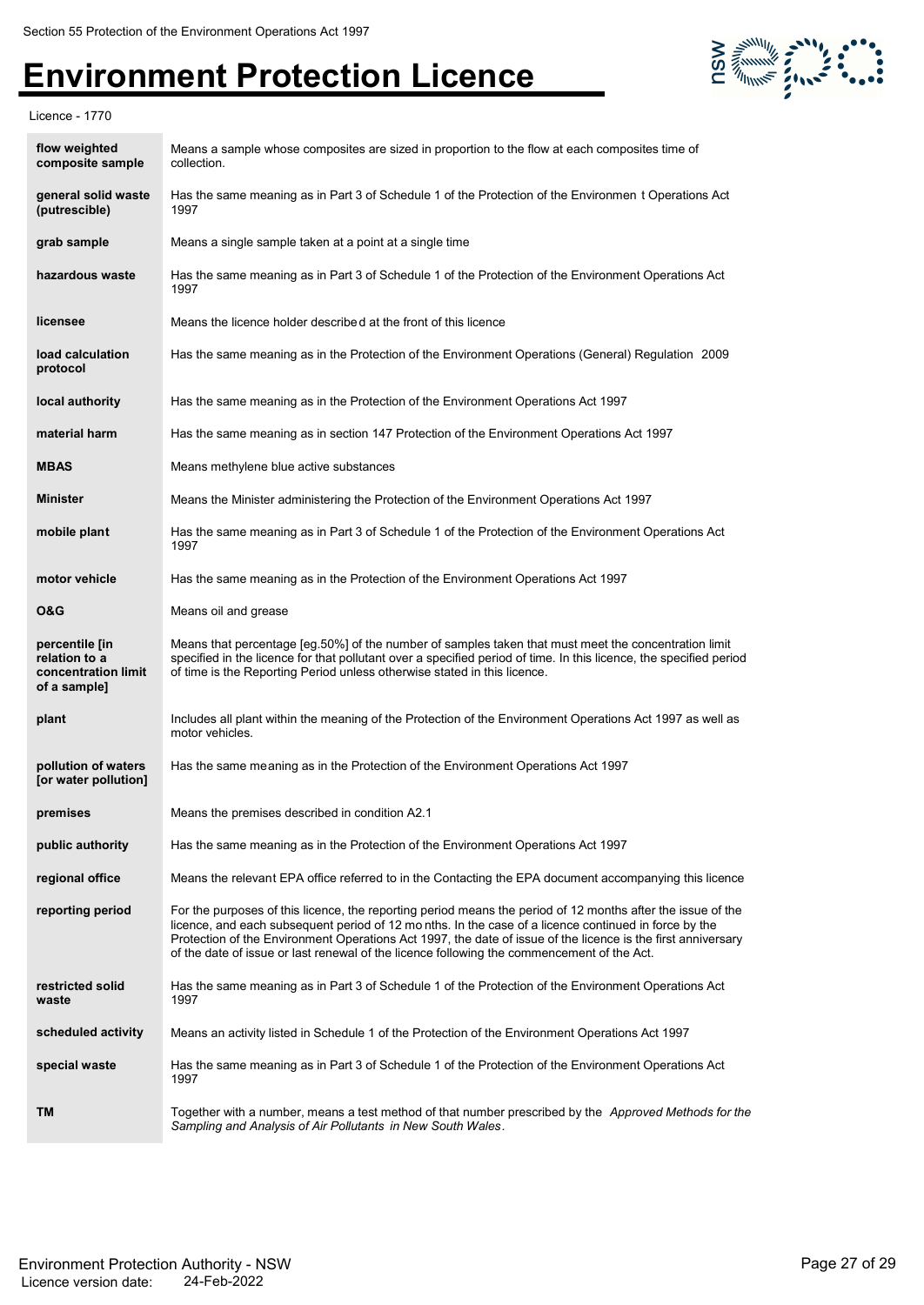

Licence - 1770

| <b>TSP</b>              | Means total suspended particles                                                                                                                          |
|-------------------------|----------------------------------------------------------------------------------------------------------------------------------------------------------|
| <b>TSS</b>              | Means total suspended solids                                                                                                                             |
| Type 1 substance        | Means the elements antimony, arsenic, cadmium, lead or mercury or any compound containing one or<br>more of those elements                               |
| <b>Type 2 substance</b> | Means the elements beryllium, chromium, cobalt, manganese, nickel, selenium, tin or vanadium or any<br>compound containing one or more of those elements |
| utilisation area        | Means any area shown as a utilisation area on a map submitted with the application for this licence                                                      |
| waste                   | Has the same meaning as in the Protection of the Environment Operations Act 1997                                                                         |
| waste type              | Means liquid, restricted solid waste, general solid waste (putrescible), general solid waste (non -<br>putrescible), special waste or hazardous waste    |

#### Ms Debbie Maddison

Environment Protection Authority

### (By Delegation)

Date of this edition: 10-November-2000